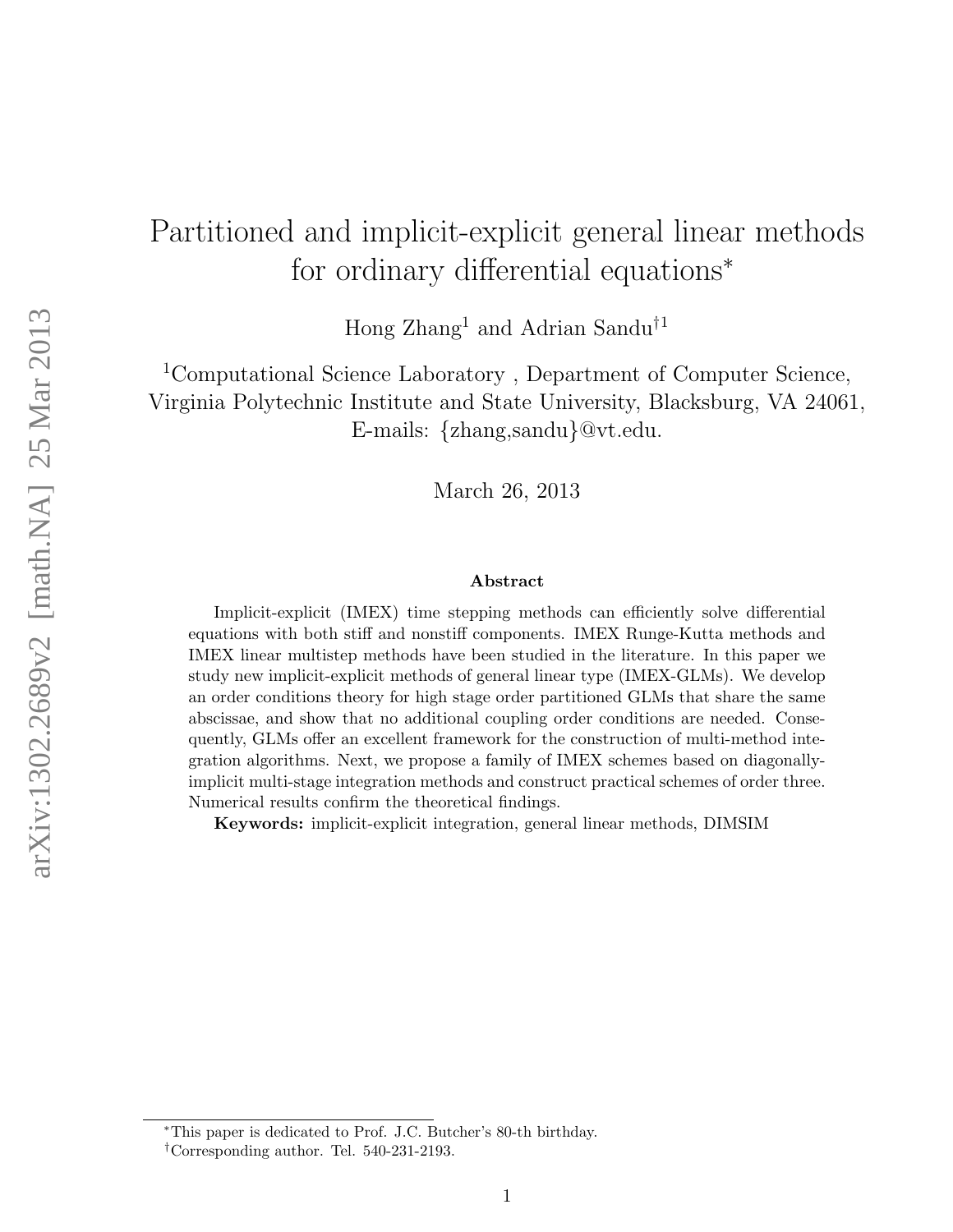# Contents

| $\mathbf{1}$   | Introduction                                                                          |  |  |  |  | $\overline{2}$ |  |
|----------------|---------------------------------------------------------------------------------------|--|--|--|--|----------------|--|
| $\overline{2}$ | General linear methods                                                                |  |  |  |  |                |  |
|                | 2.1                                                                                   |  |  |  |  | 3              |  |
|                | 2.2                                                                                   |  |  |  |  | 3              |  |
|                | 2.3                                                                                   |  |  |  |  | $\overline{4}$ |  |
|                | 2.4                                                                                   |  |  |  |  | $\overline{5}$ |  |
|                | Diagonally implicit multistage integration methods<br>2.5                             |  |  |  |  | $\overline{5}$ |  |
| 3              | Partitioned general linear methods                                                    |  |  |  |  | 6              |  |
| 4              | Implicit-explicit general linear methods                                              |  |  |  |  | 9              |  |
|                | Construction procedure<br>4.1                                                         |  |  |  |  | 9              |  |
|                | 4.2                                                                                   |  |  |  |  | 10             |  |
|                | 4.3                                                                                   |  |  |  |  | 12             |  |
|                | 4.4                                                                                   |  |  |  |  | 12             |  |
|                | 4.5                                                                                   |  |  |  |  | 13             |  |
| $\bf{5}$       | Construction of implicit-explicit methods of orders two and three                     |  |  |  |  | 16             |  |
|                | Two-stage, second-order pairs with $p = q = r = s = 2 \dots \dots \dots \dots$<br>5.1 |  |  |  |  | 16             |  |
|                | Three-stage, third-order pairs with $p = q = r = s = 3$<br>5.2                        |  |  |  |  | 17             |  |
| 6              | Numerical results                                                                     |  |  |  |  |                |  |
|                | 6.1                                                                                   |  |  |  |  | 19             |  |
|                | 6.2                                                                                   |  |  |  |  | 20             |  |
| 7              | Conclusions and future work                                                           |  |  |  |  | 23             |  |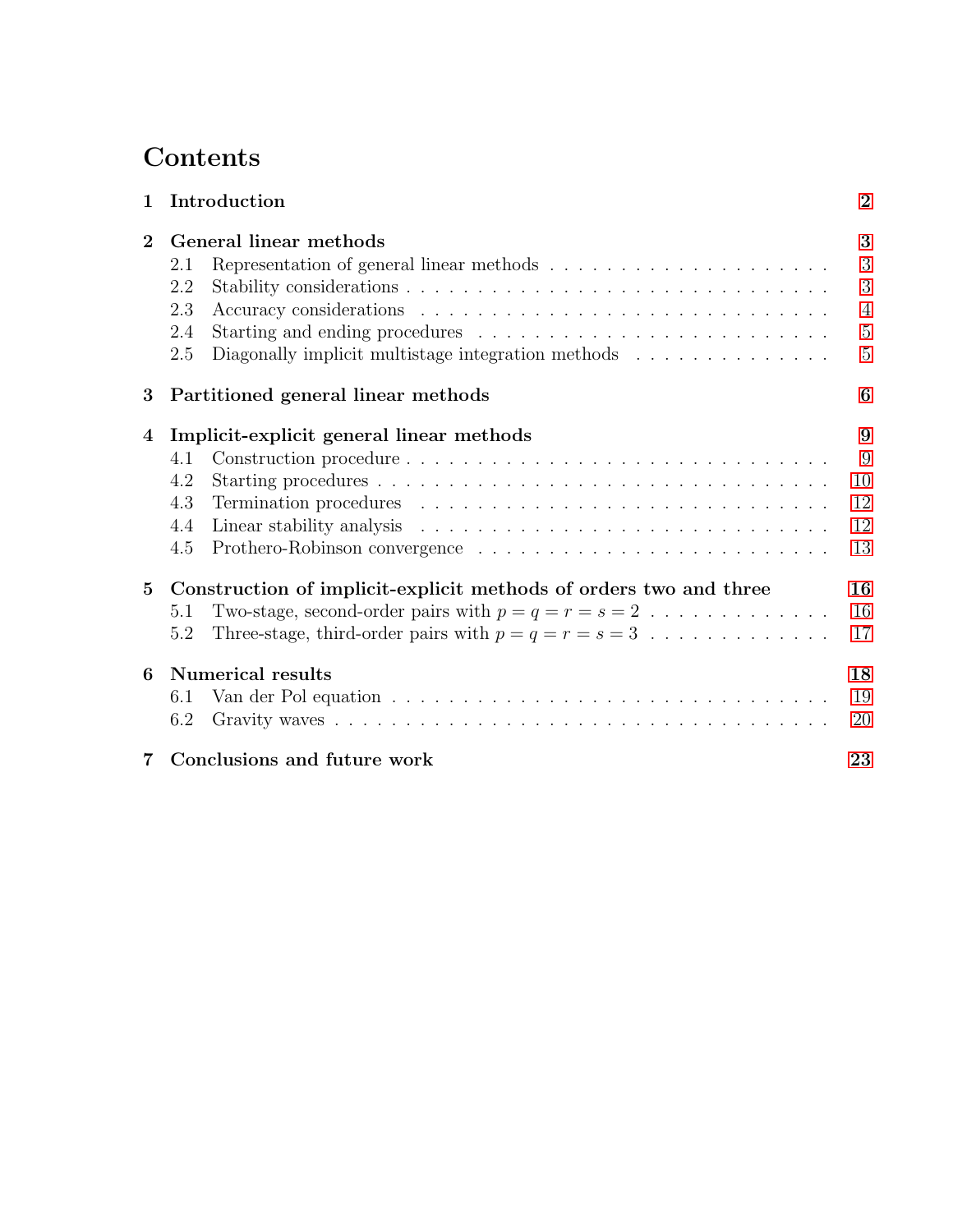### <span id="page-2-0"></span>1 Introduction

Implicit-explicit (IMEX) time integration schemes are becoming increasingly popular for solving multiphysics problems with both stiff and nonstiff components, which arise in many application areas such as mechanical and chemical engineering, astrophysics, meteorology and oceanography, and environmental science. Examples of multiphysics problems with both stiff and nonstiff components include advection-diffusion-reaction equations, fluid-structure interactions, and Navier-Stokes equations. Such problems can be expressed concisely as the system of ordinary differential equations (ODEs)

<span id="page-2-1"></span>
$$
y' = f(t, y) + g(t, y) \quad t_0 \le t \le t_F, \quad y(t_0) = y_0,
$$
\n(1)

where  $f$  corresponds to the nonstiff term, and  $g$  corresponds to the stiff term. In case of systems of partial differential equations (PDEs) the system [\(1\)](#page-2-1) appears after semi-discretization in space.

An IMEX scheme treats the nonstiff term explicitly and the stiff term implicitly, therefore combining the low cost of explicit methods with the favorable stability properties of implicit methods. IMEX linear multistep methods have been developed in [\[1,](#page-23-1) [2,](#page-23-2) [3\]](#page-24-0), and IMEX Runge-Kutta methods have been built in [\[4,](#page-24-1) [5,](#page-24-2) [6,](#page-24-3) [7\]](#page-24-4).

The general linear method (GLM) family proposed by J.C Butcher [\[8\]](#page-24-5) generalizes both Runge-Kutta and linear multistep methods. The added complexity improves the flexibility to develop methods with better stability and accuracy properties. While Runge-Kutta and linear multistep methods are special cases of GLMs, the framework allows for the construction of many other methods as well. Here we focus on the diagonally implicit multistage integration methods (DIMSIM) [\[9\]](#page-24-6), which are both efficient and accurate, and great potentials for practical use. GLM can overcome the limitations of both linear multistep methods (lack of A-stability at high orders) and of Runge-Kutta methods (low stage order f leading to order reduction). A complete treatment of GLMs can be found in the book of Jackiewicz [\[10\]](#page-24-7).

In this study we develop the concept of partitioned DIMSIM methods, and develop an order conditions theory for a family of such methods. This shows that partitioned GLM is a great framework for developing multi-methods. Next, we propose a new family of implicitexplicit methods based on pairs of DIMSIMs, and develop second and third order methods on this class.

In our earlier work [\[11\]](#page-24-8) we have developed second order IMEX-GLM schemes. While this paper was under study, we became aware of an effort to construct IMEX-GLM schemes for Hamiltonian systems [\[12\]](#page-24-9).

The paper is organized as follows. Section [2](#page-3-0) reviews the class of general linear methods. The new concept of partitioned DIMSIM schemes is proposed in Section [3,](#page-6-0) and the order conditions theory is developed. IMEX-DIMSIM schemes are constructed in Section [4.](#page-9-0) Linear stability is analizes in section [4.5,](#page-13-0) and Prothero-Robinson convergence in section [4.5.](#page-13-0) IMEX methods of second and third order are built in Sections [5.1](#page-16-1) and [5.2,](#page-17-0) respectively. Numerical results for van der Pol system and for the two dimensional gravity waves equations are presented in Section [6.](#page-18-0) Section [7](#page-23-0) draws conclusions and points to future work.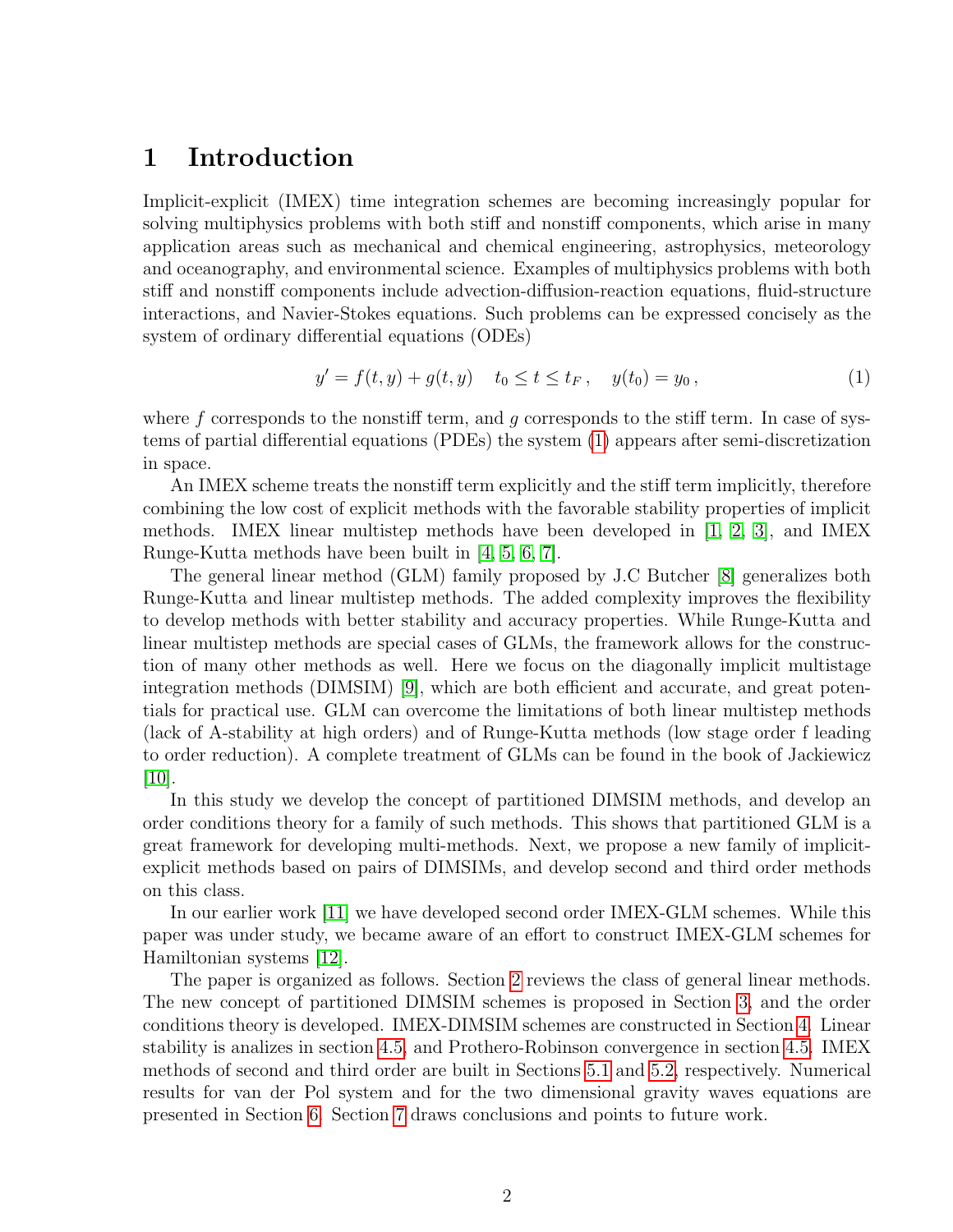### <span id="page-3-0"></span>2 General linear methods

#### <span id="page-3-1"></span>2.1 Representation of general linear methods

Consider the initial value problem for an autonomous system of differential equations in the form

<span id="page-3-3"></span>
$$
y'(t) = f(y), \quad t_0 \le t \le t_F, \quad y(t_0) = y_0,
$$
\n<sup>(2)</sup>

with  $f : \mathbb{R}^d \to \mathbb{R}^d$  and  $y(t) \in \mathbb{R}^d$ . GLMs [\[10\]](#page-24-7) for [\(2\)](#page-3-3) can be represented by the abscissa vector  $\mathbf{c} \in \mathbb{R}^s$ , and four coefficient matrices  $\mathbf{A} \in \mathbb{R}^{s \times s}$ ,  $\mathbf{U} \in \mathbb{R}^{s \times r}$ ,  $\mathbf{B} \in \mathbb{R}^{r \times s}$  and  $\mathbf{V} \in \mathbb{R}^{r \times r}$ which can be represented compactly in the following tableau

$$
\begin{array}{c|c}\n\textbf{A} & \textbf{U} \\
\hline\n\textbf{B} & \textbf{V}\n\end{array}.
$$

<span id="page-3-4"></span>On the uniform grid  $t_n = t_0 + nh$ ,  $n = 0, 1, ..., N$ ,  $Nh = t_F - t_0$ , one step of the GLM reads

$$
Y_i = h \sum_{j=1}^s a_{i,j} f(Y_j) + \sum_{j=1}^r u_{i,j} y_j^{[n-1]}, i = 1, ..., s,
$$
 (3a)

$$
y_i^{[n]} = h \sum_{j=1}^s b_{i,j} f(Y_j) + \sum_{j=1}^r v_{i,j} y_j^{[n-1]}, i = 1, ..., r,
$$
 (3b)

where  $s$  is the number of internal stages and r is the number of external stages. Here,  $h$  is the step size,  $Y_i$  is an approximation to  $y(t_{n-1} + c_i h)$  and  $y_i^{[n]}$  $i^{[n]}$  is an approximation to the linear combination of the derivatives of y at the point  $t_n$ . The method [\(3\)](#page-3-4) can be represented in vector form

$$
Y = h \left( \mathbf{A} \otimes \mathbf{I}_{d \times d} \right) F(Y) + (\mathbf{U} \otimes \mathbf{I}_{d \times d}) y^{[n-1]}, \tag{4a}
$$

$$
y^{[n]} = h \left( \mathbf{B} \otimes \mathbf{I}_{d \times d} \right) F(Y) + (\mathbf{V} \otimes \mathbf{I}_{d \times d}) y^{[n-1]}, \tag{4b}
$$

where  $\mathbf{I}_{d\times d}$  is an identity matrix of the dimension of the ODE system.

#### <span id="page-3-2"></span>2.2 Stability considerations

The linear stability of method [\(3\)](#page-3-4) is analyzed in terms of its stability matrix

$$
\mathbf{M}(z) = \mathbf{V} + z \mathbf{B} (\mathbf{I}_{s \times s} - z \mathbf{A})^{-1} \mathbf{U}, \qquad (5)
$$

and the corresponding stability function

<span id="page-3-5"></span>
$$
p(w, z) = \det(w\mathbf{I}_{r \times r} - \mathbf{M}(z)),\tag{6}
$$

where  $w, z \in \mathbb{C}$ . A desirable property is the inherited Runge-Kutta stability [\[13,](#page-24-10) [14\]](#page-24-11). This means that the stability function [\(6\)](#page-3-5) has the form

$$
p(w, z) = w^{s-1} (w - R(z)),
$$
\n(7)

where  $R(z)$  is the stability function of Runge Kutta method of order  $p = s$ .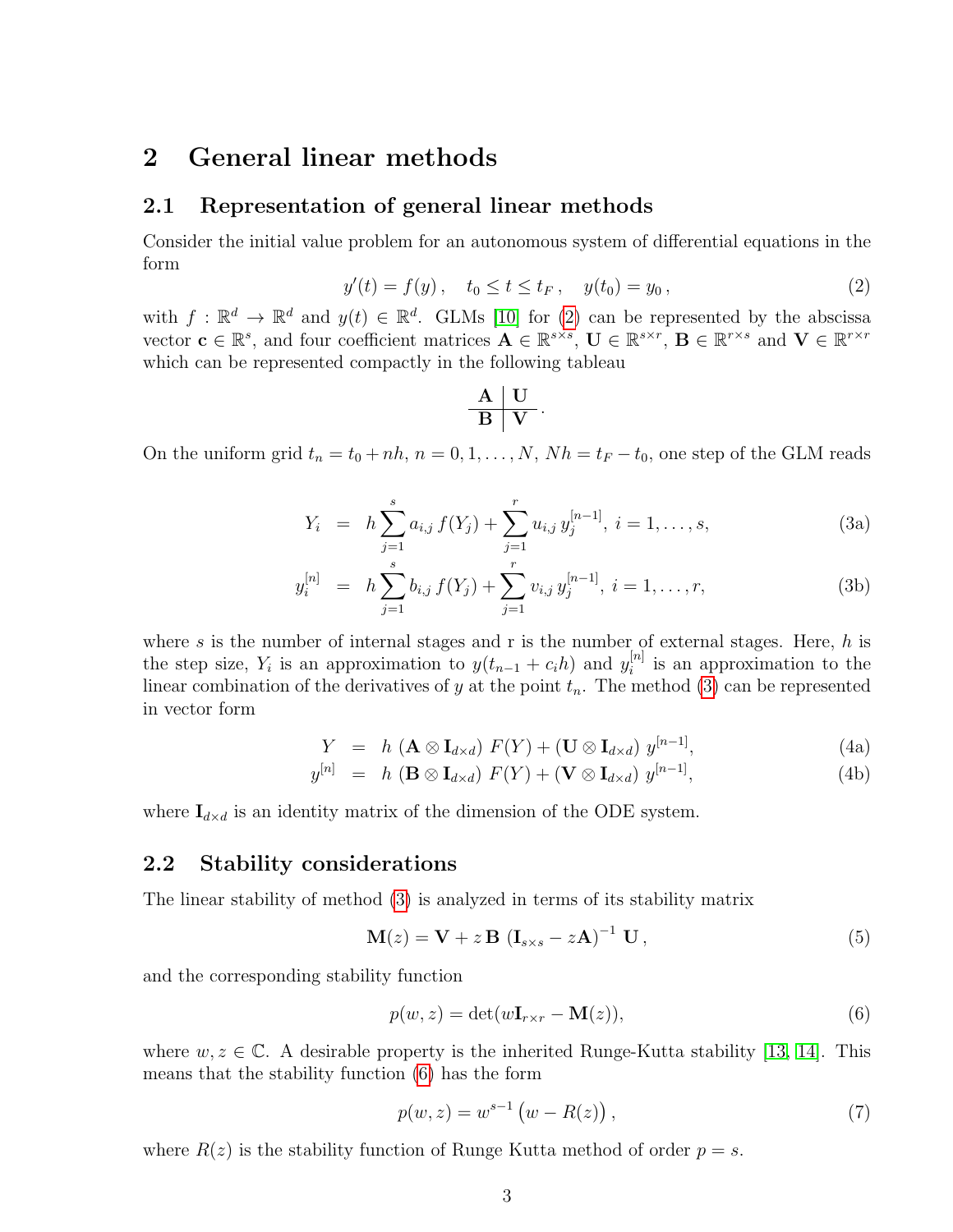#### <span id="page-4-0"></span>2.3 Accuracy considerations

We assume that the components of the input vector  $y_i^{[n-1]}$  $i^{[n-1]}$  for the next step in [\(3\)](#page-3-4) satisfy

<span id="page-4-1"></span>
$$
y_i^{[n-1]} = \sum_{k=0}^p q_{i,k} h^k y^{(k)}(t_{n-1}) + \mathcal{O}(h^{p+1}), \quad i = 1, \dots, r,
$$
 (8)

for some real parameters  $q_{i,k}$ ,  $i = 1, \ldots, r$ ,  $k = 0, 1, \ldots, p$ .

The method [\(3\)](#page-3-4) has *order* p if the output vector  $y_i^{[n]}$  $i^{[n]}$  satisfies

<span id="page-4-2"></span>
$$
y_i^{[n]} = \sum_{k=0}^{p} q_{i,k} h^k y^{(k)}(t_n) + \mathcal{O}(h^{p+1}), \quad i = 1, \dots, r,
$$
\n(9)

for the same parameters  $q_{i,k}$  of  $(8)$ .

The method [\(3\)](#page-3-4) has *stage order q* if the internal stage vectors  $Y_i^{[n]}$  $\zeta_i^{[n]}$  are approximations of order q to the solution at the time points  $t_{n-1} + c_i h$ 

<span id="page-4-3"></span>
$$
Y_i^{[n]} = y(t_{n-1} + c_i h) + \mathcal{O}(h^{q+1}), \quad i = 1, \dots, s. \tag{10}
$$

We collect the parameters  $q_{i,k}$  in the matrix **W** for convenience

$$
\mathbf{W} = \begin{bmatrix} \mathbf{q}_0 & \mathbf{q}_1 & \cdots & \mathbf{q}_p \end{bmatrix} = \begin{bmatrix} q_{1,0} & q_{1,1} & \cdots & q_{1,p} \\ q_{2,0} & q_{2,1} & \cdots & q_{2,p} \\ \vdots & \vdots & \ddots & \vdots \\ q_{r,0} & q_{r,1} & \cdots & q_{r,p} \end{bmatrix} .
$$
 (11)

**Theorem 1** (GLM order conditions [\[10\]](#page-24-7)). Assume that  $y^{[n-1]}$  satisfies [\(8\)](#page-4-1). Then the GLM [\(3\)](#page-3-4) has order p [\(9\)](#page-4-2) and stage order  $q = p$  [\(10\)](#page-4-3) if and only if

<span id="page-4-5"></span><span id="page-4-4"></span>
$$
e^{cz} = z\mathbf{A}e^{cz} + \mathbf{U}w(z) + \mathcal{O}(z^{p+1}),\tag{12a}
$$

$$
ezw(z) = zBecz + \mathbf{V}w(z) + \mathcal{O}(z^{p+1}),
$$
\n(12b)

where

$$
e^{cz} = [e^{c_1z}, \dots, e^{c_sz}]^T
$$
,  $w(z) = \sum_{j=0}^p \mathbf{q}_j z^j$ .

For stage order  $q = p - 1$  condition [\(12a\)](#page-4-4) is replaced by

<span id="page-4-7"></span>
$$
e^{cz} = z\mathbf{A}e^{cz} + \mathbf{U}w(z) + \left(\frac{\mathbf{c}^p}{p!} - \frac{\mathbf{A} \mathbf{c}}{(p-1)!} - \mathbf{U}\mathbf{q}_p\right)z^p + \mathcal{O}(z^{p+1}).\tag{12c}
$$

Proof. See Butcher [\[8\]](#page-24-5) and Jackiewicz [\[10,](#page-24-7) Section 2.4].

It is shown in [\[10\]](#page-24-7) that a GLM [\(3\)](#page-3-4) has order p and stage order q with  $q = p = r = s$  if and only if

<span id="page-4-6"></span>
$$
\mathbf{B} = \mathbf{B}_0 - \mathbf{A}\mathbf{B}_1 - \mathbf{V}\mathbf{B}_2 + \mathbf{V}\mathbf{A},\tag{13}
$$

 $\Box$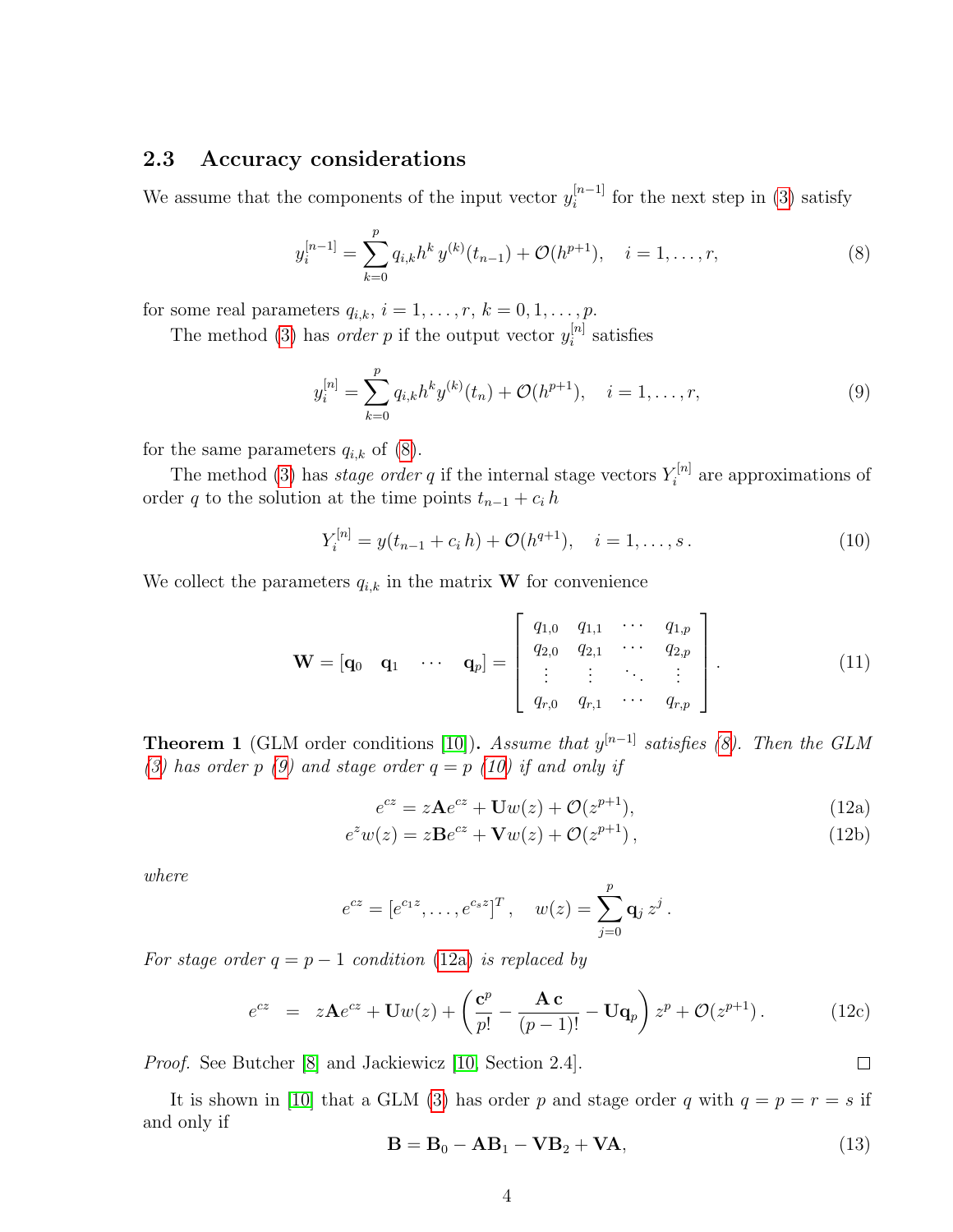where the matrices  $\mathbf{B}_0$ ,  $\mathbf{B}_1$ ,  $\mathbf{B}_2 \in \mathbb{R}^{s \times s}$  are defined by

$$
\left(\mathbf{B}_{0}\right)_{i,j} = \frac{\int_{0}^{1+c_{i}} \phi_{j}(x)dx}{\phi_{j}(c_{j})}, \quad \left(\mathbf{B}_{1}\right)_{i,j} = \frac{\phi_{j}(1+c_{i})}{\phi_{j}(c_{j})}, \quad \left(\mathbf{B}_{2}\right)_{i,j} = \frac{\int_{0}^{c_{i}} \phi_{j}(x)dx}{\phi_{j}(c_{j})}, \quad (14)
$$

with

$$
\phi_i(x) = \prod_{j=1, j \neq i}^{s} (x - c_j), \quad i = 1, ..., s.
$$

#### <span id="page-5-0"></span>2.4 Starting and ending procedures

Assumption [\(8\)](#page-4-1) requires to compute the initial vector  $y^{[0]}$  by a starting procedure satisfying

$$
y_i^{[0]} = \sum_{k=0}^p q_{i,k} h^k y^{(k)}(t_0) + \mathcal{O}(h^{p+1}), \quad i = 1, \dots, r.
$$
 (15)

Dense output is based on derivative approximations of the form

<span id="page-5-2"></span>
$$
h^k y^{(k)}(t_n) \approx \sum_{i=0}^s \beta_{k,i} f(Y_i) + \sum_{j=0}^r \gamma_{k,j} y_j^{[n-1]}, \quad k = 0, 1, \dots, r. \tag{16}
$$

It is shown in [\[8,](#page-24-5) [15\]](#page-24-12) that [\(16\)](#page-5-2) is accurate within  $\mathcal{O}(h^{p+1})$  if and only if

<span id="page-5-4"></span>
$$
[1, z, \dots, z^p]^T e^z = z \widetilde{\mathbf{B}} e^{cz} + \widetilde{\mathbf{V}} w(z) + \mathcal{O}(z^{p+1})
$$
\n(17)

where  $\widetilde{\mathbf{B}} = [\beta_{k,i}]$  and  $\widetilde{\mathbf{V}} = [\gamma_{k,i}]$ . The termination procedure uses [\(16\)](#page-5-2) with  $k = 0$  to generate the solution at the last step

<span id="page-5-3"></span>
$$
y(t_n) \approx \sum_{i=0}^{s} \beta_{0,i} f(Y_i) + \sum_{j=0}^{r} \gamma_{0,j} y_j^{[n-1]}.
$$
 (18)

#### <span id="page-5-1"></span>2.5 Diagonally implicit multistage integration methods

Diagonally implicit multistage integration methods (DIMSIMs) are a subclass of GLMs characterized by the following properties [\[8\]](#page-24-5):

- 1. **A** is lower triangular with the same element  $a_{i,i} = \lambda$  on the diagonal;
- 2. V is a rank-1 matrix with the nonzero eigenvalue equal to one to guarantee preconsistency;
- 3. The order  $p$ , stage order  $q$ , number of external stages  $r$ , and number of internal stages s are related by  $q \in \{p-1, p\}$  and  $r \in \{s, s+1\}.$

In this work we focus on DIMSIMs with  $p = q = r = s$ ,  $\mathbf{U} = \mathbf{I}_{s \times s}$ , and  $\mathbf{V} = \mathbf{1}_s v^T$ , where  $v^T \mathbf{1}_s = 1$  [\[10\]](#page-24-7). DIMSIMs can be categorized into four types according to [\[8\]](#page-24-5). Type 1 or type 2 methods have  $a_{i,j} = 0$  for  $j \geq i$  and are suitable for a sequential computing environment, while type 2 and type 3 methods have  $a_{i,j} = 0$  for  $j \neq i$  and are suitable for parallel computation. Methods of type 1 and 3 are explicit  $(a_{i,i} = 0)$ , while methods of type 2 and 4 are implicit  $(a_{i,i} = \lambda \neq 0)$  and potentially useful for stiff systems.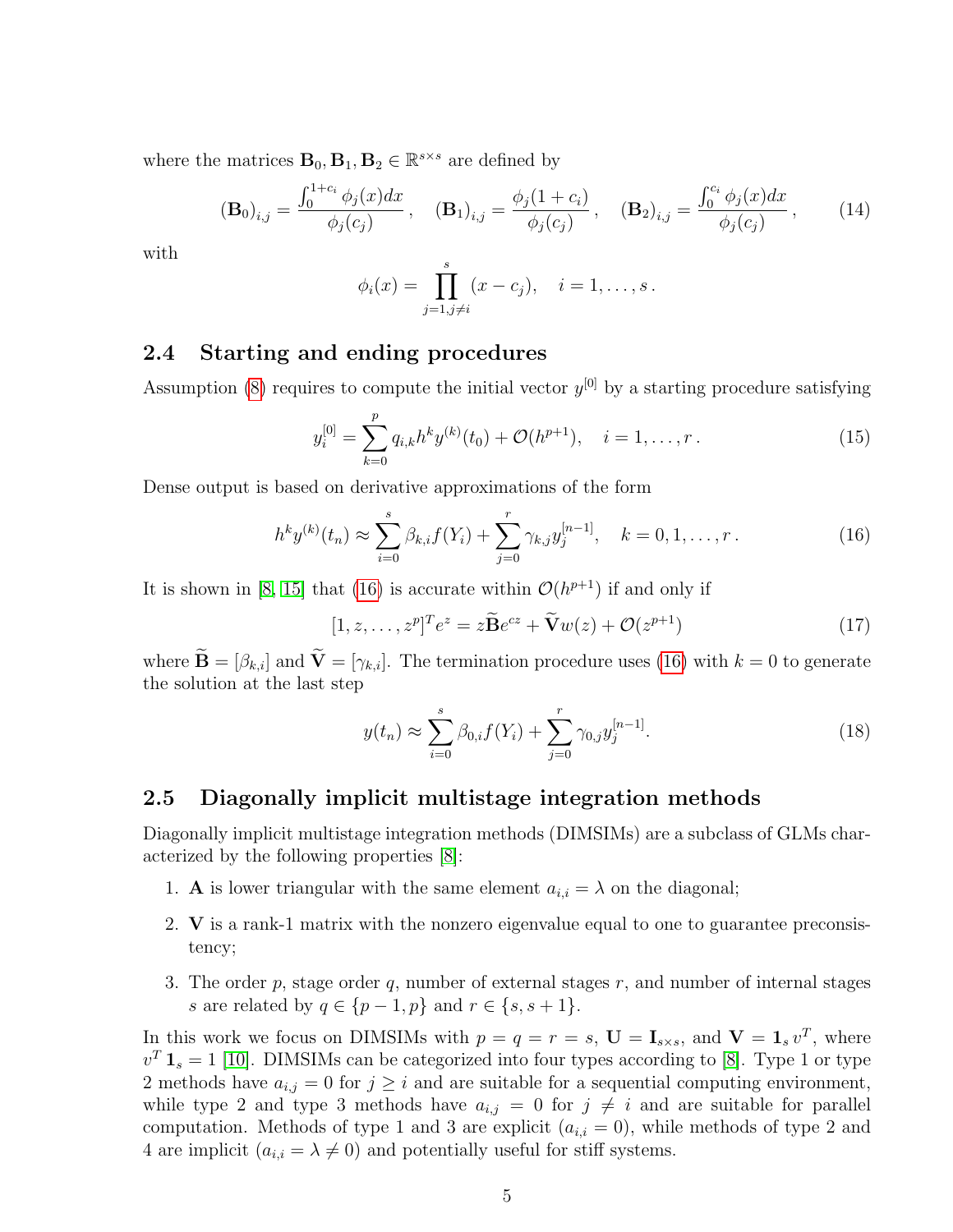### <span id="page-6-0"></span>3 Partitioned general linear methods

Consider the partitioned system of ODEs

<span id="page-6-1"></span>
$$
y' = \begin{bmatrix} y_{\{1\}} \\ \vdots \\ y_{\{N\}} \end{bmatrix}' = \begin{bmatrix} f_{\{1\}}(y_{\{1\}}, \dots, y_{\{N\}}) \\ \vdots \\ f_{\{N\}}(y_{\{1\}}, \dots, y_{\{N\}}) \end{bmatrix} = f(y), \tag{19}
$$

where the solution vector is separated into components  $y_{\{m\}}$ ,  $m = 1, \ldots, N$ , each of which may be itself a vector.

A partitioned general linear method solves [\(19\)](#page-6-1) by applying a different GLM to each component. If not explicitly stated otherwise, we use the subscript  $\{m\}$  to denote the coefficients specific to the m-th component of the partitioned system. We have the following

**Definition 1** (Partitioned GLM). One step of a partitioned GLM has the form

<span id="page-6-5"></span><span id="page-6-2"></span>
$$
Y_{\{m\}i} = h \sum_{j=1}^{s} a_{\{m\}i,j} f_{\{m\}}(Y_{\{1\}j}, Y_{\{2\}j}, \dots, Y_{\{N\}j})
$$
(20a)  
+ 
$$
\sum_{j=1}^{r} u_{\{m\}i,j} y_{\{m\}j}^{[n-1]}, i = 1, \dots, s,
$$
  

$$
y_{\{m\}i}^{[n]} = h \sum_{j=1}^{s} b_{\{m\}i,j} f_{\{m\}}(Y_{\{1\}j}, Y_{\{2\}j}, \dots, Y_{\{N\}j})
$$
  
+ 
$$
\sum_{j=1}^{r} v_{\{m\}i,j} y_{\{m\}j}^{[n-1]}, i = 1, \dots, r,
$$

where  $a_{\{m\},i,j}, u_{\{m\},i,j}, b_{\{m\},i,j}$ , and  $c_{\{m\},i}$  for  $m = 1, \ldots, N$  represent the coefficients of N different GLMs.

**Definition 2** (Internal consistency). A partitioned GLM [\(20\)](#page-6-2) is internally consistent if all component methods share the same abscissae,  $\mathbf{c}_{\{m\}i} = \mathbf{c}_i$  for  $m = 1, \ldots, N$ .

Internal consistency means that all stage components approximate the solution components at the same time point, i.e.,  $[Y_{\{1\}j}, \ldots, Y_{\{N\}j}] \approx y(t_n + c_j h)$ , for all  $j = 1, \ldots, s$ . An internally consistent partitioned GLM method [\(20\)](#page-6-2) can be represented compactly as

<span id="page-6-4"></span>
$$
\mathbf{c}_{\{m\}} = \mathbf{c}, \qquad \frac{\mathbf{A}_{\{m\}} \left| \mathbf{U}_{\{m\}} \right|}{\mathbf{B}_{\{m\}} \left| \mathbf{V}_{\{m\}} \right|}. \tag{21}
$$

**Definition 3** (Order of partitioned GLM). Assume that each component of the input vector satisfies [\(8\)](#page-4-1)

<span id="page-6-3"></span>
$$
y_{\{m\}i}^{[n-1]} = \sum_{k=0}^{p} q_{\{m\}i,k} h^k y_{\{m\}}^{(k)}(t_{n-1}) + \mathcal{O}(h^{p+1}), \quad i = 1, \dots, r.
$$
 (22)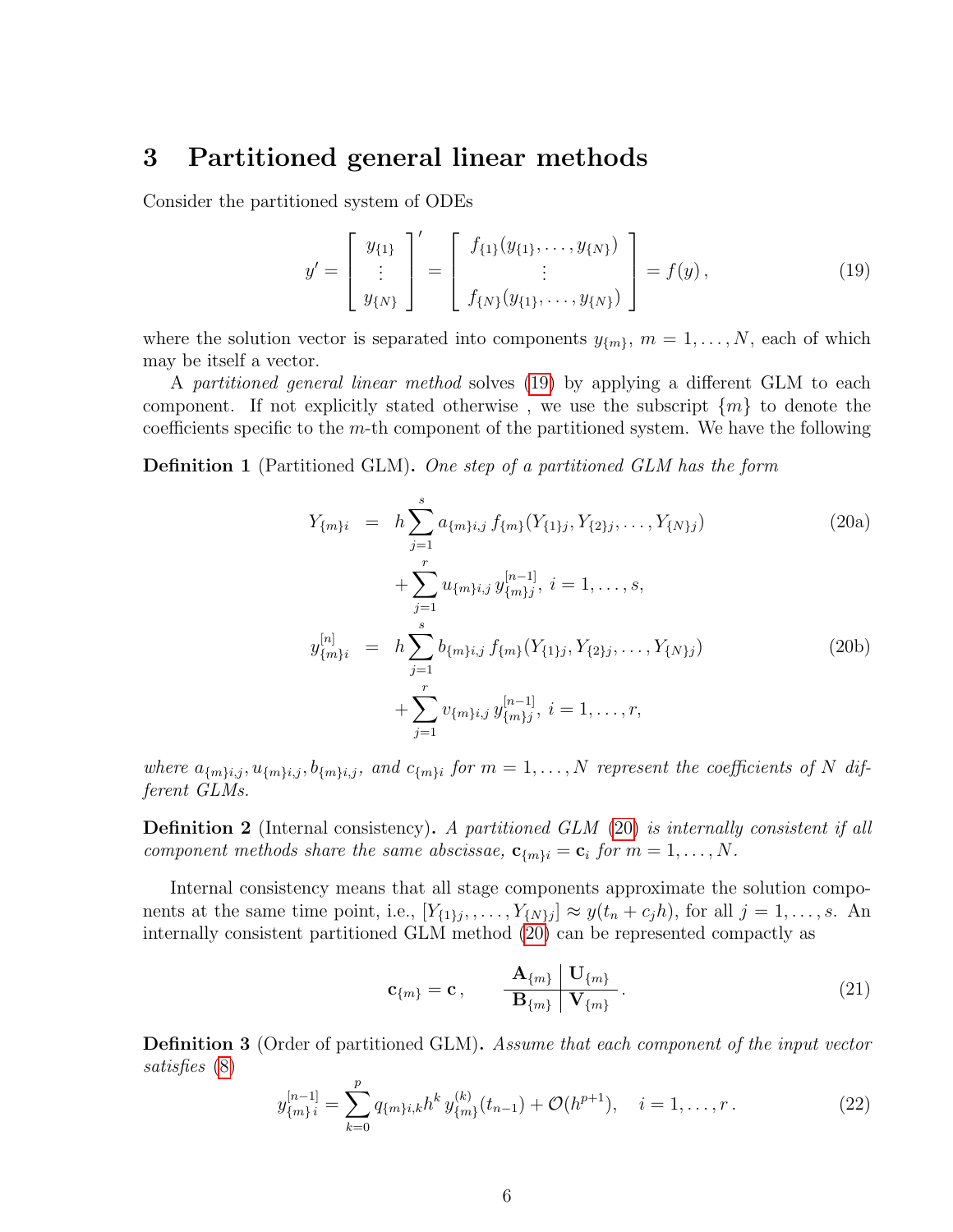The partitioned GLM [\(20\)](#page-6-2) has order p if each component of the output vector satisfies

<span id="page-7-0"></span>
$$
y_{\{m\}i}^{[n]} = \sum_{k=0}^{p} q_{\{m\}i,k} h^k y_{\{m\}}^{(k)}(t_n) + \mathcal{O}(h^{p+1}), \quad i = 1,\dots,r, \quad m = 1,\dots,N,
$$
 (23)

for the same parameters  $q_{\{m\},k}$  as in [\(22\)](#page-6-3). The partitioned GLM [\(20\)](#page-6-2) has stage order q if each component of the internal stages  $Y_i^{[n]}$  $\tilde{\mathbf{z}}_i^{[n]}$  satisfies

<span id="page-7-1"></span>
$$
Y_{\{m\}i}^{[n]} = y_{\{m\}}(t_{n-1} + c_{\{m\}i}h) + \mathcal{O}(h^{q+1}), \quad i = 1, \dots, s, \quad m = 1, \dots, N. \tag{24}
$$

**Theorem 2** (Order conditions for partitioned GLMs). Assume that each component  $y_{m,j}^{[n-1]}$  $\{m\}$ j satisfies  $(8)$ . Then the internally consistent partitioned GLM  $(21)$  has order p  $(23)$  and stage order  $q \in \{p-1, p\}$  [\(24\)](#page-7-1) if and only if each component method  $(A_{\{m\}}, B_{\{m\}}, U_{\{m\}}, V_{\{m\}})$ has order  $p(9)$  $p(9)$  and stage order  $q(10)$  $q(10)$ .

**Remark 1.** Each component method needs to independently meet its own order conditions [\(12\)](#page-4-5). No additional "coupling" conditions are needed for the partitioned GLM (i.e., no order conditions contain coefficients from multiple component schemes).

*Proof.* We first prove the "only if" part: if the partitioned GLM satisfies  $(23)-(24)$  $(23)-(24)$  $(23)-(24)$  with order p stage order  $q \in \{p-1, p\}$ , then each component method satisfies its own order conditions  $(9)$ – $(10)$  with the same p and q. This can be seen immediately by employing the same component method for all partitions,  $(A_{\{k\}}, B_{\{k\}}, U_{\{k\}}, V_{\{k\}}) \equiv (A_{\{m\}}, B_{\{m\}}, U_{\{m\}}, V_{\{m\}})$ for  $k = 1, ..., N$ . The partitioned method [\(21\)](#page-6-4) is the traditional GLM method  $(\mathbf{A}_{\{m\}}, \mathbf{B}_{\{m\}},\)$  $\mathbf{U}_{\{m\}}, \mathbf{V}_{\{m\}}$  and has to satisfy the traditional order conditions [\(9\)](#page-4-2) and [\(10\)](#page-4-3).

We next prove the "if" part: if each component method satisfies  $(9)$ – $(10)$  with order p stage order  $q \in \{p-1, p\}$ , then the partitioned GLM [\(21\)](#page-6-4) has order p and stage order q. Denote

$$
Y_j = \begin{bmatrix} Y_{\{1\}j} \\ \vdots \\ Y_{\{N\}j} \end{bmatrix}, \quad Y = \begin{bmatrix} Y_1 \\ \vdots \\ Y_s \end{bmatrix},
$$

and

$$
y(t_{n-1} + c_j h) = \begin{bmatrix} y_{\{1\}}(t_{n-1} + c_j h) \\ \vdots \\ y_{\{N\}}(t_{n-1} + c_j h) \end{bmatrix}, \quad y(t_{n-1} + ch) = \begin{bmatrix} y(t_{n-1} + c_1 h) \\ \vdots \\ y(t_{n-1} + c_s h) \end{bmatrix}.
$$

Consider the stage equations of the individual method  $m$  with exact solution arguments

<span id="page-7-2"></span>
$$
y(t_{n-1} + c_i h) = h \sum_{j=1}^{s} a_{\{m\},j} f(y(t_{n-1} + c_j h))
$$
\n
$$
+ \sum_{j=1}^{r} u_{\{m\},j} \left( \sum_{k=0}^{p} q_{\{m\},j,k} h^k y^{(k)}(t_{n-1}) \right) + \mathcal{O}\left(h^{q+1}\right), \quad i = 1, \dots, s.
$$
\n
$$
(25)
$$

The error size is given by the stage order  $q$  of each individual method [\(10\)](#page-4-3). Using the assumption [\(22\)](#page-6-3) each component of the sum  $\sum_{k=0}^{p} q_{\{m\},i,k} h^{k} y_{\{m\}}^{(k)}$  $\binom{k}{m}(t_{n-1})$  can be replaced by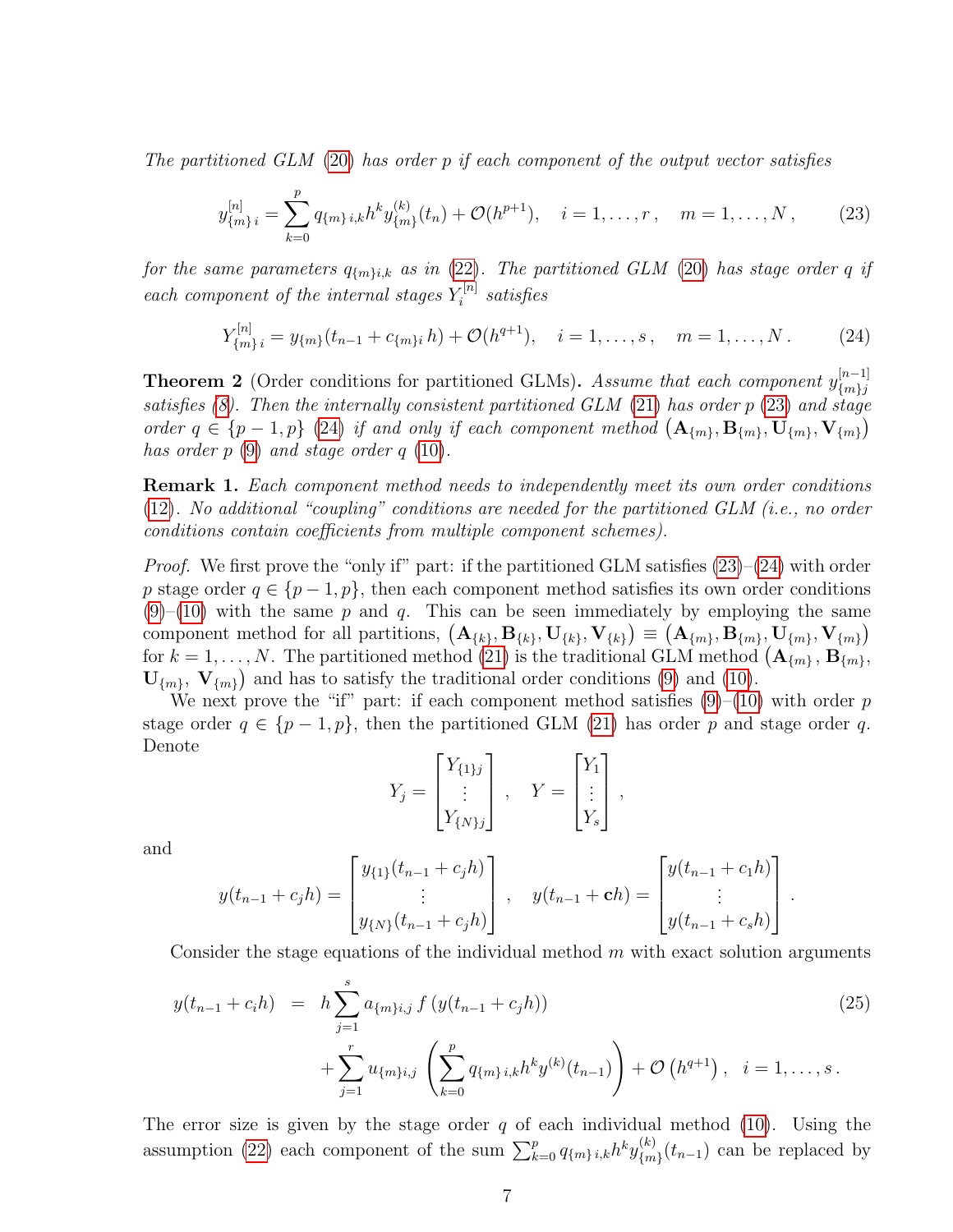the numerical approximations  $y_{m}^{[n-1]}$  $\{m\}_{m}^{[n-1]}$ , which differ from their exact counterparts by  $\mathcal{O}(h^{p+1})$ ; therefore their use in  $(25)$  does not change the asymptotical error size. The m-th component of relation [\(25\)](#page-7-2) then reads

<span id="page-8-0"></span>
$$
y_{\{m\}}(t_{n-1} + c_i h) = h \sum_{j=1}^{s} a_{\{m\},j} f_{\{m\}}(y(t_{n-1} + c_j h)) + \sum_{j=1}^{r} u_{\{m\},j} y_{\{m\},j}^{[n-1]} + \mathcal{O}(h^{q+1}), \quad i = 1, ..., s.
$$
 (26)

Subtracting [\(26\)](#page-8-0) from the stage equation [\(20a\)](#page-6-5) gives

$$
Y_{\{m\}i} - y_{\{m\}}(t_{n-1} + c_i h) = h \sum_{j=1}^{s} a_{\{m\}i,j} \left( f_{\{m\}}(Y_j) - f_{\{m\}}(y(t_{n-1} + c_j h)) \right) + \mathcal{O}(h^{q+1})
$$

and therefore

$$
\left\|Y_{\{m\}i} - y_{\{m\}}(t_{n-1} + c_i h)\right\|_{\infty} \leq h \left\|A_{\{m\}}\right\|_{\infty} L_m \left\|Y - y(t_{n-1} + ch)\right\|_{\infty} + \mathcal{O}(h^{q+1})
$$

where  $L_m$  is the Lipschitz constant of  $f_{\{m\}}$ . It follows that [\[10\]](#page-24-7)

<span id="page-8-1"></span>
$$
||Y - y(t_{n-1} + ch)||_{\infty} = \mathcal{O}(h^{q+1})
$$
\n(27)

.

for all sufficiently small step sizes

$$
h < \tau = \left(\max_{m} \left\| \mathbf{A}_{\{m\}} \right\|_{\infty} L_m \right)^{-1}
$$

Equation [\(27\)](#page-8-1) proves the stage order of the partitioned GLM method.

Continuing, [\(27\)](#page-8-1) implies that

<span id="page-8-2"></span>
$$
h f_{\{m\}}(Y_i) = h f_{\{m\}}(y(t_{n-1} + c_i h)) + \mathcal{O}(h^{q+2}),
$$
  
= 
$$
h f_{\{m\}}(y(t_{n-1} + c_i h)) + \mathcal{O}(h^{p+1})
$$
 (28)

where we have used the fact that  $q + 2 \geq p + 1$ . Consider the solution step of the individual method  $m$  with exact solution arguments

<span id="page-8-3"></span>
$$
\sum_{k=0}^{p} q_{\{m\},i,k} h^k y^{(k)}(t_n) = h \sum_{j=1}^{s} b_{\{m\},j} f\left(y(t_{n-1} + c_j h)\right) + \sum_{j=1}^{r} v_{\{m\},j} \left(\sum_{k=0}^{p} q_{\{m\},i,k} h^k y^{(k)}(t_{n-1})\right) + \mathcal{O}\left(h^{p+1}\right)
$$
\n(29)

for  $i = 1, \ldots, r$ , where the size of the error term reflects the fact that each individual method has order p.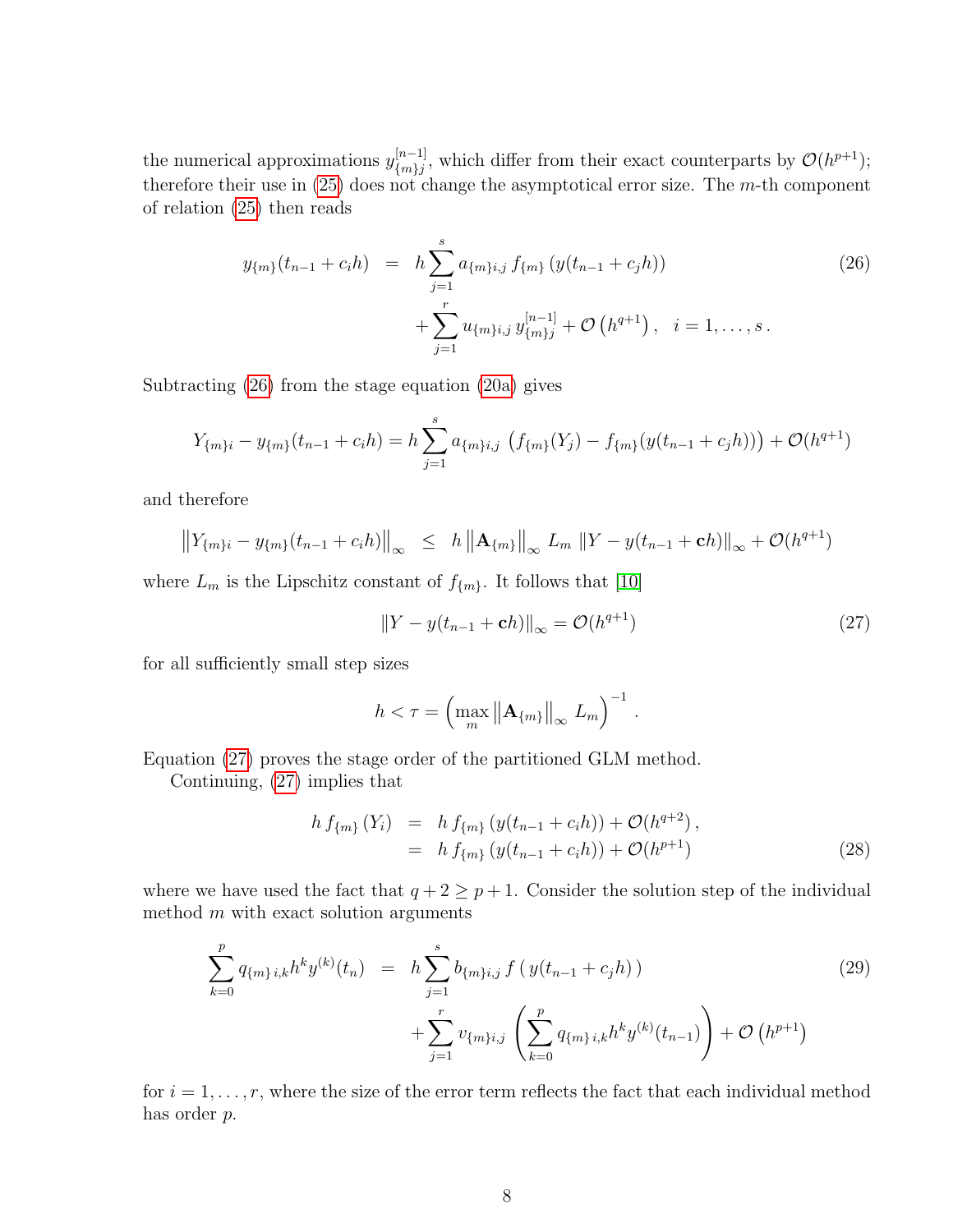Use  $(28)$  and the assumption  $(22)$  into the m-th component of  $(29)$  to obtain

$$
\sum_{k=0}^{p} q_{\{m\},i,k} h^k y^{(k)}(t_n) = h \sum_{j=1}^{s} b_{\{m\},j} f(Y_j) + \sum_{i=1}^{r} v_{\{m\},j} y_{\{m\},j}^{[n-1]} + \mathcal{O}\left(h^{p+1}\right), \qquad (30)
$$

$$
= y_{\{m\}i}^{[n]} + \mathcal{O}(h^{p+1}) \quad i = 1, \dots, r,
$$
 (31)

The last equality follows from the partitioned method solution equation [\(20b\)](#page-6-5). This establishes the order p of the partitioned GLM.

 $\Box$ 

### <span id="page-9-0"></span>4 Implicit-explicit general linear methods

#### <span id="page-9-1"></span>4.1 Construction procedure

The derivation of IMEX-GLM schemes relies on the partitioned GLM theory developed in Section [3.](#page-6-0) We transform the additively partitioned system [\(1\)](#page-2-1) into a component partitioned system [\(19\)](#page-6-1) via the following transformation [\[4\]](#page-24-1)

$$
y = x + z,
$$

<span id="page-9-2"></span>
$$
x' = \tilde{f}(x, z) = f(x + z), \qquad (32a)
$$

<span id="page-9-4"></span><span id="page-9-3"></span>
$$
z' = \tilde{g}(x, z) = g(x + z). \tag{32b}
$$

Equation [\(32a\)](#page-9-2) is discretized with an explicit (type 1) GLM

$$
X_i = h \sum_{j=1}^{i-1} a_{i,j} f(X_j + Z_j) + \sum_{j=1}^r u_{i,j} x_j^{[n-1]}, \quad i = 1, ..., s,
$$
 (33a)

$$
x_i^{[n]} = h \sum_{j=1}^s b_{i,j} f(X_j + Z_j) + \sum_{j=1}^r v_{i,j} x_j^{[n-1]}, \quad i = 1, \dots, r. \tag{33b}
$$

Similarly, equation [\(32b\)](#page-9-2) is discretized with an implicit (type 2) GLM

$$
Z_i = h \sum_{j=1}^{i} \widehat{a}_{i,j} g(X_j + Z_j) + \sum_{j=1}^{r} \widehat{u}_{i,j} z_j^{[n-1]}, \ i = 1, \dots, s,
$$
 (34a)

$$
z_i^{[n]} = h \sum_{j=1}^s \widehat{b}_{i,j} g(X_j + Z_j) + \sum_{j=1}^r \widehat{v}_{i,j} z_j^{[n-1]}, \ i = 1, \dots, r.
$$
 (34b)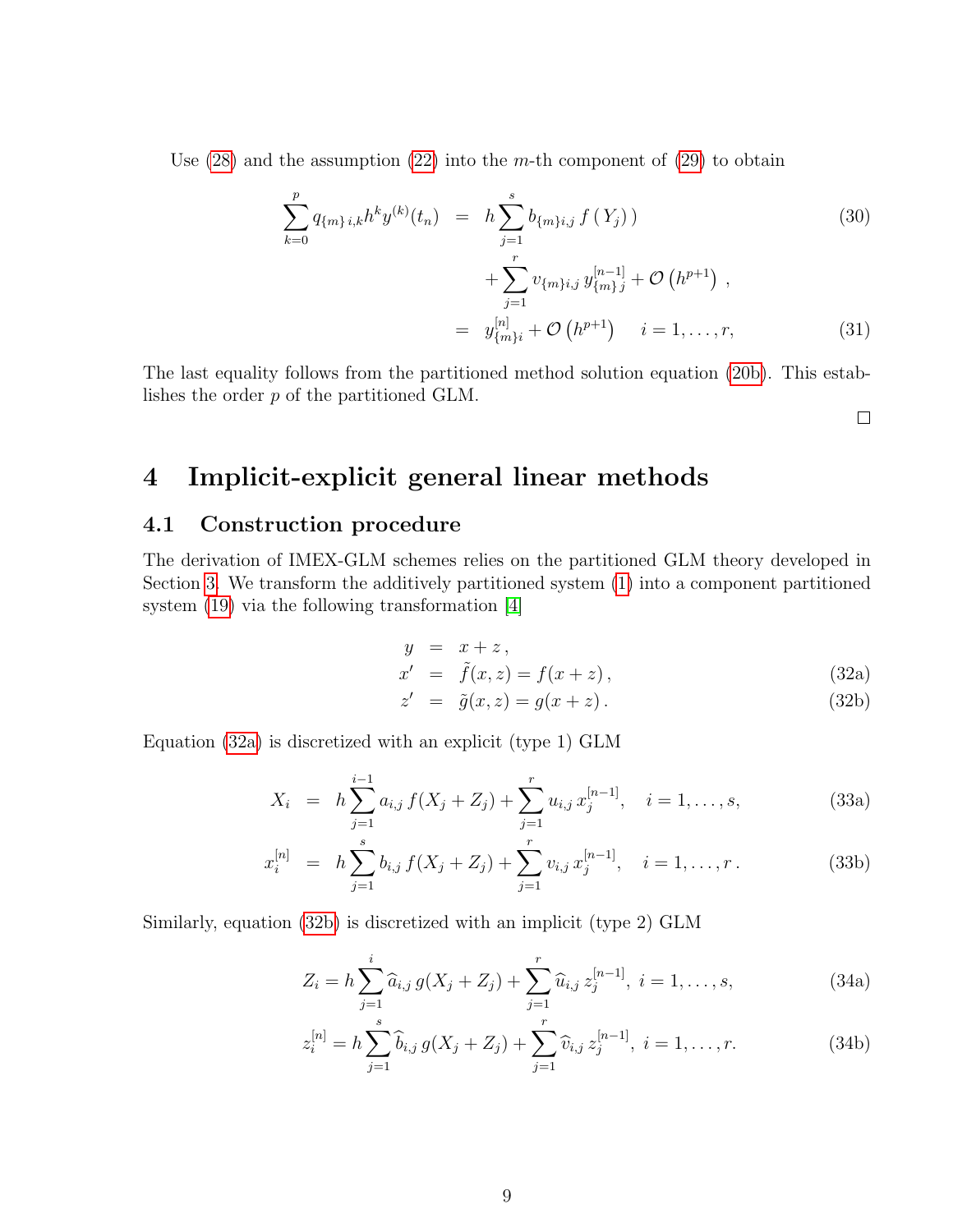Combining [\(33\)](#page-9-3) and [\(34\)](#page-9-4) we obtain

<span id="page-10-1"></span>
$$
X_i + Z_i = h\left(\sum_{j=1}^{i-1} a_{i,j} f(X_j + Z_j) + \sum_{j=1}^i \hat{a}_{i,j} g(X_j + Z_j)\right)
$$
(35a)  
+ 
$$
\sum_{j=1}^r \left(u_{i,j} x_j^{[n-1]} + \hat{u}_{i,j} z_j^{[n-1]}\right), \quad i = 1, ..., s,
$$
  

$$
x_i^{[n]} + z_i^{[n]} = h\left(\sum_{j=1}^s b_{i,j} f(X_j + Z_j) + \sum_{j=1}^s \hat{b}_{i,j} g(X_j + Z_j)\right)
$$
  
+ 
$$
\sum_{j=1}^r \left(v_{i,j} x_j^{[n-1]} + \hat{v}_{i,j} z_j^{[n-1]}\right), \quad i = 1, ..., r,
$$
(35b)

We consider pairs of explicit [\(33\)](#page-9-3) and implicit [\(34\)](#page-9-4) schemes that

- share the same abscissa vector  $c = \hat{c}$  such that the partitioned GLM is internally consistent, and
- share the same coefficient matrices  $\mathbf{U} = \widehat{\mathbf{U}}$  and  $\mathbf{V} = \widehat{\mathbf{V}}$ .

For this class of schemes all internal stage vectors can be combined. Specifically, let  $Y_i =$  $X_i + Z_i$  and  $y_i = x_i + z_i$ . The scheme [\(35\)](#page-10-1) becomes the following method/

**Definition 4** (IMEX-GLM methods). One step of an implicit-explicit general linear method applied to [\(1\)](#page-2-1) advances the solution using

<span id="page-10-2"></span>
$$
Y_i = h \sum_{j=1}^{i-1} a_{i,j} f(Y_j) + h \sum_{j=1}^{i} \widehat{a}_{i,j} g(Y_j) + \sum_{j=1}^{r} u_{i,j} y_j^{[n-1]}, \quad i = 1, ..., s,
$$
 (36a)

$$
y_i^{[n]} = h \sum_{j=1}^s \left( b_{i,j} f(Y_j) + \widehat{b}_{i,j} g(Y_j) \right) + \sum_{j=1}^r v_{i,j} y_j^{[n-1]}, \quad i = 1, \dots, r. \tag{36b}
$$

We note that in [\(36\)](#page-10-2)  $x_i^{[n]}$  $\binom{[n]}{i}$  and  $z_i^{[n]}$  need not to be known individually once they are initialized ine the first step. The combined solution  $y_i^{[n]} = x_i^{[n]} + z_i^{[n]}$  $i^{[n]}$  is advanced at each step as regular GLMs do. The IMEX-GLM [\(36\)](#page-10-2) is represented compactly by the Butcher tableau

<span id="page-10-3"></span>
$$
\begin{array}{c|c}\n\mathbf{c} & \mathbf{A} & \mathbf{\hat{A}} & \mathbf{U} \\
\hline\n\mathbf{B} & \mathbf{\hat{B}} & \mathbf{V}\n\end{array} \tag{37}
$$

#### <span id="page-10-0"></span>4.2 Starting procedures

An IMEX GLM  $(36)$  of order p requires a starting procedure that approximates linear combinations of derivatives as follows

<span id="page-10-4"></span>
$$
x_i^{[0]} = \sum_{k=0}^r q_{i,k} h^k x^{(k)}(t_0) + \mathcal{O}(h^p) \quad \text{and} \quad z_i^{[0]} = \sum_{k=0}^r \widehat{q}_{i,k} h^k z^{(k)}(t_0) + \mathcal{O}(h^p) \tag{38}
$$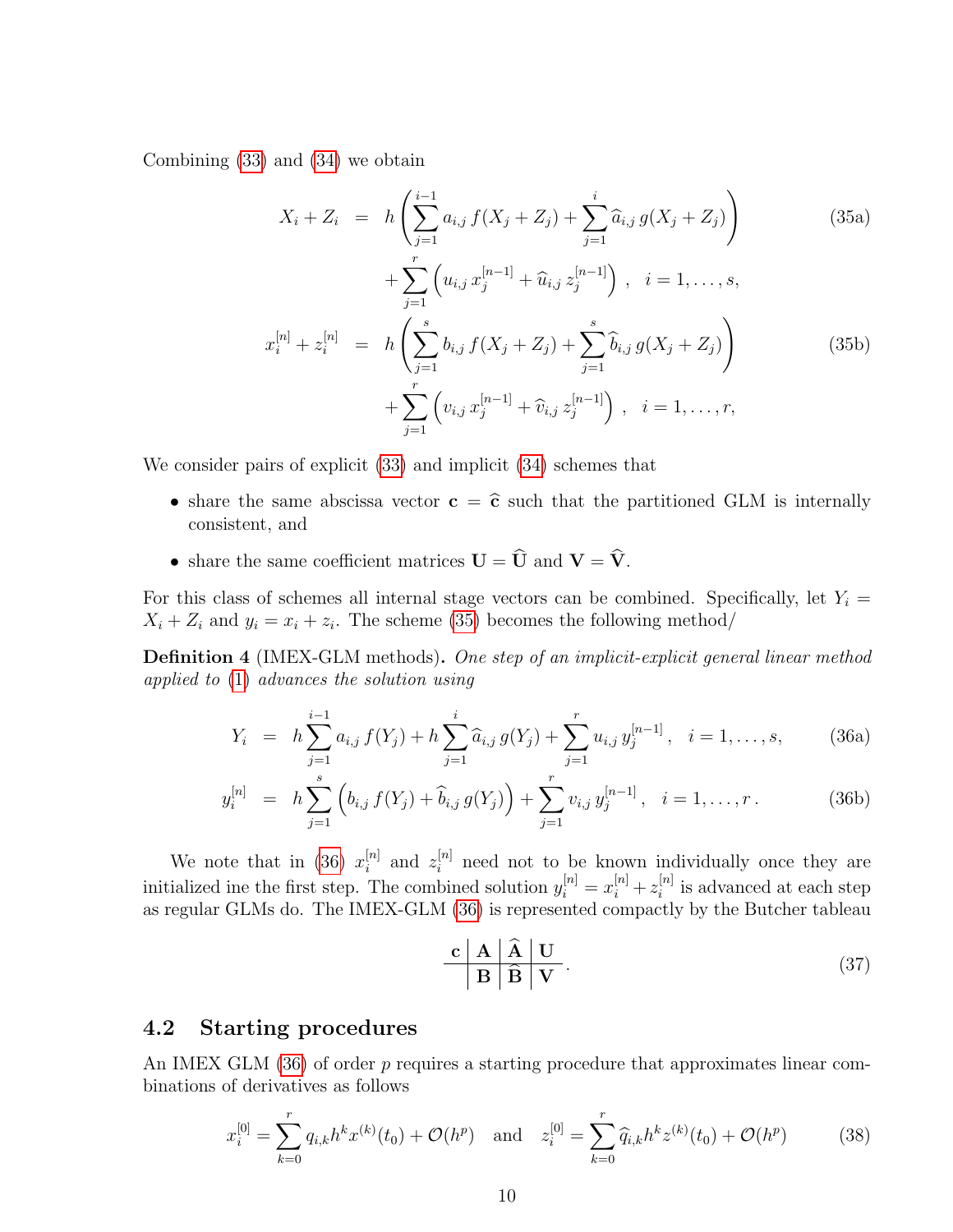respectively, where

$$
q_0 = \mathbf{1}_s, \quad q_i = \frac{\mathbf{c}^i}{i!} - \frac{\mathbf{A}\mathbf{c}^{i-1}}{(i-1)!}; \quad \widehat{q}_0 = \mathbf{1}_s, \quad \widehat{q}_i = \frac{\mathbf{c}^i}{i!} - \frac{\widehat{\mathbf{A}}\mathbf{c}^{i-1}}{(i-1)!}.
$$
 (39)

Thus

$$
y_i^{[0]} = x_i^{[0]} + z_i^{[0]}
$$
  
\n
$$
= x(t_0) + z(t_0) + q_{i,1}hx'(t_0) + \hat{q}_{i,1}hz'(t_0)
$$
  
\n
$$
+ \sum_{k=2}^r q_{i,k}h^kx^{(k)}(t_0) + \sum_{k=2}^r \hat{q}_{i,k}h^kz^{(k)}(t_0)
$$
  
\n
$$
= y_0 + q_{i,1}hf(y_0) + \hat{q}_{i,1}hg(y_0)
$$
  
\n
$$
+ \sum_{k=2}^r q_{i,k}h^kx^{(k)}(t_0) + \sum_{k=2}^r \hat{q}_{i,k}h^kz^{(k)}(t_0).
$$

Evaluation of the first three terms is straightforward. But approximations of the other terms containing derivatives  $x^{(k)}(t_0)$  and  $y^{(k)}(t_0)$  for  $k \geq 2$  requires additional work if their analytical expressions are difficult to obtain.

To initialize an IMEX GLM we approximate *independently* the vectors  $h^k x^{(k)}(t_0)$ ,  $h^k z^{(k)}(t_0)$ ,  $k = 1, \ldots, r$ , using finite differences and the solution information provided by several steps of an IMEX Runge-Kutta method.

For better accuracy, the IMEX RK method uses a small step size  $\tau < h$ , and produces the numerical solutions  $y_i^{\text{start}} \approx y(t_0 + i\tau)$ . In the following we show how to compute the terms  $\tau^k x^{(k)}(t_0)$ ; each of these terms is then rescaled by  $(h/\tau)^k$  to reflect the integration step h. We have that

$$
\begin{bmatrix}\n\tau x'(t_0) \\
\tau^2 x''(t_0) \\
\vdots \\
\tau^r x^{(r)}(t_0)\n\end{bmatrix} = \tau \mathbf{D} \begin{bmatrix}\nx'(t_0) \\
x'(t_1) \\
\vdots \\
x'(t_r)\n\end{bmatrix} + \mathcal{O}(\tau^{r+1}) = \tau \mathbf{D} \begin{bmatrix}\nf(y_0) \\
f(y_1^{\text{start}}) \\
\vdots \\
f(y_r^{\text{start}})\n\end{bmatrix} + \mathcal{O}(\tau^{r+1})
$$
\n(40)

where the coefficient matrix  $D \in \mathbb{R}^{r \times r}$  is derived by expanding the right hand side in Taylor series and comparing the coefficients of each term. For the cases  $r = 2$  and  $r = 3$  the coefficients are

$$
\mathbf{D}_{(r=2)} = \begin{bmatrix} 1 & 0 \\ -1 & 1 \end{bmatrix} \text{ and } \mathbf{D}_{(r=3)} = \begin{bmatrix} 1 & 0 & 0 \\ -3/2 & 2 & -1/2 \\ 1 & -2 & 1 \end{bmatrix},
$$

respectively. The same procedure is applied to obtain  $\tau^k z^{(k)}(t_0)$ . We note that the initialization procedure requires the function values  $f(y)$  and  $g(y)$  evaluated at the starting solution steps  $y_i^{\text{start}}$ , and that there is no need to compute  $x_i$  or  $z_i$  separately.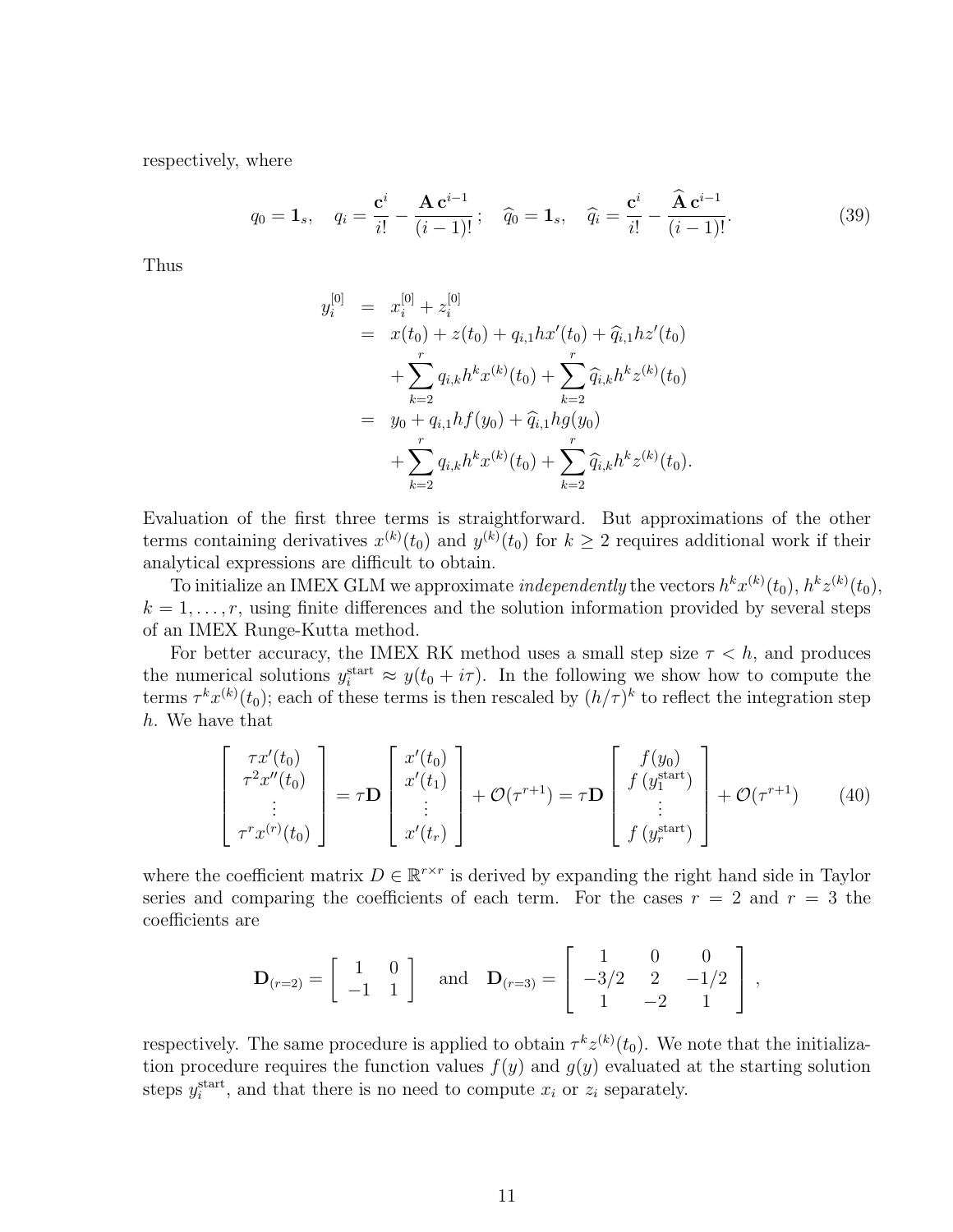#### <span id="page-12-0"></span>4.3 Termination procedures

<span id="page-12-4"></span>To generate the solution at the last time step  $y(t_F)$  using [\(18\)](#page-5-3) a general termination procedure reads

$$
y(t_n) \approx \sum_{i=0}^{s} \beta_{0,i} f(Y_i) + \sum_{j=0}^{r} \gamma_{0,j} x_j^{[n-1]} + \sum_{i=0}^{s} \widehat{\beta}_{0,i} g(Y_i) + \sum_{j=0}^{r} \widehat{\gamma}_{0,j} z_j^{[n-1]}.
$$
 (41a)

In order to avoid separate evaluations of  $x_i^{[n-1]}$  $\begin{bmatrix} [n-1] \\ j \end{bmatrix}$  and  $z_j^{[n-1]}$  we require that  $\gamma_{0,j} = \hat{\gamma}_{0,j}$  for all j. In this case the termination procedure reads

<span id="page-12-5"></span>
$$
y(t_n) \approx \sum_{i=0}^{s} \beta_{0,i} f(Y_i) + \sum_{i=0}^{s} \widehat{\beta}_{0,i} g(Y_i) + \sum_{j=0}^{r} \gamma_{0,j} y_j^{[n-1]}.
$$
 (41b)

For explicit (type 1) GLMs, choosing the first abscissa coordinate  $c_1 = 0$  implies that  $q_{1,0} = 1$  and  $q_{1,i} = 0$  for  $i \geq 1$  due to order conditions. The first element of the output vector is exactly the solution at the current step,  $y_1^{[n]} \approx y(t_n)$ . In this case,  $\beta_0$  is equal to the first row of the coefficient matrix **B**, and  $\gamma_0$  is the first row of **V**.

For implicit (type 2) GLMs, there are usually sufficiently many free parameters in  **and**  $\tilde{V}$  that remain after satisfying [\(13\)](#page-4-6). These free parameters could be chosen in such a way that the implicit GLM shares the same coefficients  $\gamma_0$  with the explicit GLM. The difficulty of computing terms  $x_i^{[n-1]}$  $_{j}^{[n-1]}$  and  $z_{j}^{[n-1]}$  $j^{[n-1]}$  individually can therefore be avoided.

#### <span id="page-12-1"></span>4.4 Linear stability analysis

For convenience, we write the IMEX-GLM [\(36\)](#page-10-2) in the vector form

$$
Y = h\mathbf{A}F(Y) + h\widehat{\mathbf{A}}G(Y) + \mathbf{U}y^{[n-1]}
$$
\n(42a)

$$
y^{[n]} = h\mathbf{B}F(Y) + h\widehat{\mathbf{B}}G(Y) + \mathbf{V}y^{[n-1]}.
$$
 (42b)

We consider the generalized linear test equation

<span id="page-12-3"></span><span id="page-12-2"></span>
$$
y' = \xi y + \hat{\xi} y, \quad t \ge 0,
$$
\n<sup>(43)</sup>

where  $\xi$  and  $\hat{\xi}$  are complex numbers. We consider  $\xi y$  to be the nonstiff term and  $\hat{\xi}y$  the stiff term, and denote  $w = h\xi$  and  $\hat{w} = h\xi$ .

Applying [\(42\)](#page-12-2) to the test equation [\(43\)](#page-12-3) leads to

$$
Y = h\left(\xi \mathbf{A} + \widehat{\xi} \widehat{\mathbf{A}}\right) Y + \mathbf{U} y^{[n-1]},\tag{44a}
$$

$$
y^{[n]} = h\left(\xi \mathbf{B} + \widehat{\xi} \widehat{\mathbf{B}}\right) Y + \mathbf{V} y^{[n-1]}.
$$
 (44b)

Assuming  $\mathbf{I}_{s\times s} - w\mathbf{A} - \widehat{w}\widehat{\mathbf{A}}$  is nonsingular we obtain

$$
y^{[n]} = \mathbf{M}(w, \widehat{w}) y^{[n-1]},
$$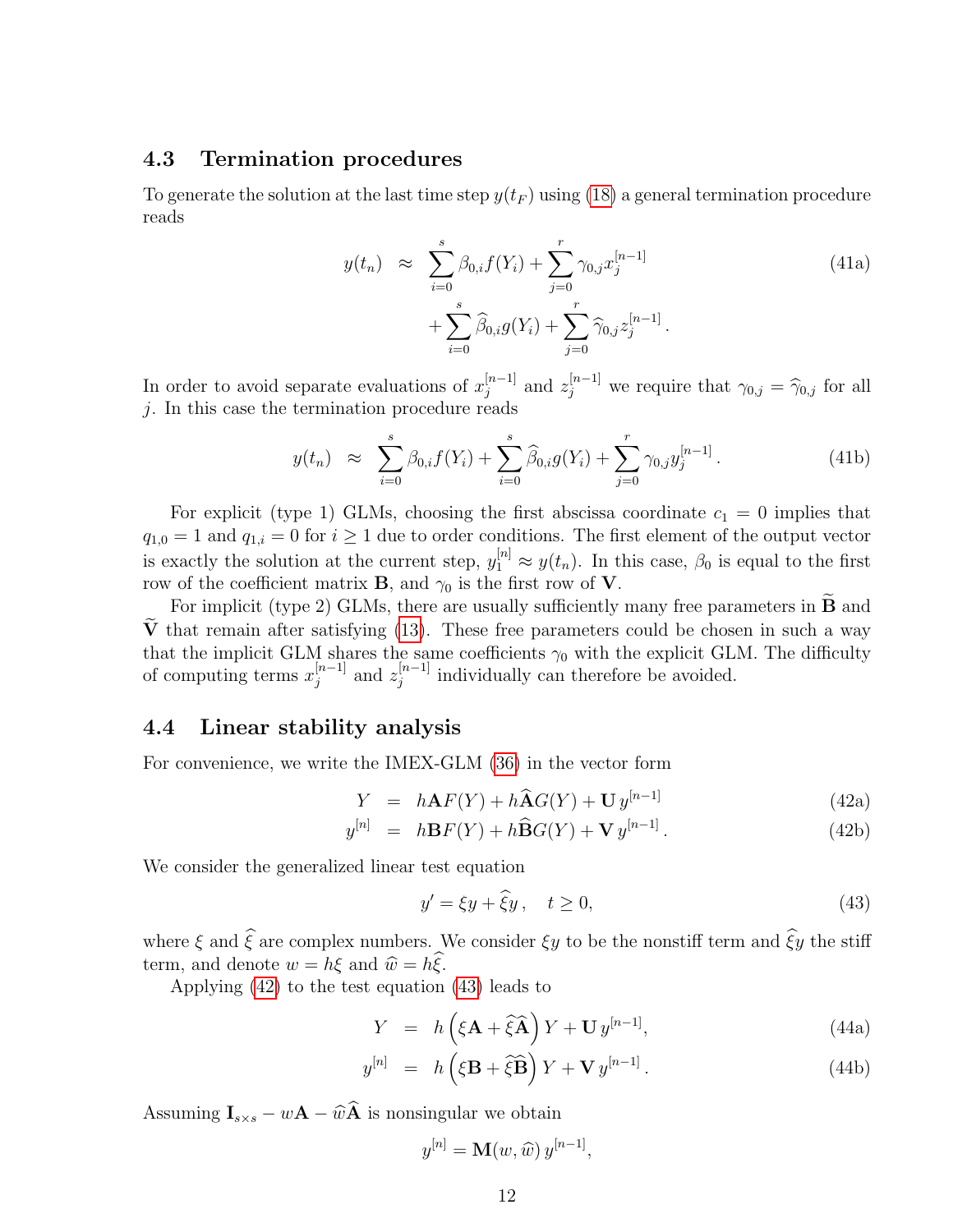where the stability matrix is defined by

$$
\mathbf{M}(w,\widehat{w}) = \mathbf{V} + \left(w\,\mathbf{B} + \widehat{w}\,\widehat{\mathbf{B}}\right) \left(\mathbf{I}_{s\times s} - w\,\mathbf{A} - \widehat{w}\,\widehat{\mathbf{A}}\right)^{-1} \,\mathbf{U} \,. \tag{45}
$$

Let  $S \subset \mathbb{C}$  and  $\widehat{S} \subset \mathbb{C}$  be the stability regions of the explicit GLM and of the implicit GLM, respectively. The combined stability region is defined by

$$
\left\{ w \in S, \, \widehat{w} \in \widehat{S} \; : \; \rho(\mathbf{M}(w, \widehat{w})) \le 1 \right\} \subset S \times \widehat{S} \subset \mathbb{C} \times \mathbb{C} \,. \tag{46}
$$

For a practical analysis of stability we define a *desired stiff stability region*, e.g.,

$$
\widehat{S}_{\alpha} = \{ \widehat{w} \in \widehat{S} \cap \mathbb{C}^- \; : \; |\text{Im}(\widehat{w})| \leq \tan(\alpha) \, |\text{Re}(\widehat{w})| \},
$$

and compute numerically the corresponding non-stiff stability region:

<span id="page-13-2"></span>
$$
\mathcal{S}_{\alpha} = \left\{ w \in S \; : \; \rho(\mathbf{M}(w, \widehat{w})) \le 1 \, , \; \forall \, \widehat{w} \in \widehat{\mathcal{S}}_{\alpha} \right\} \, . \tag{47}
$$

The IMEX-GLM method is stable if the constrained non-stiff stability region  $\mathcal{S}_{\alpha}$  is non-trivial (has a non-empty interior) and is sufficiently large for a prescribed (problem-dependent) value of  $\alpha$ , e.g.,  $\alpha = 90^{\circ}$ .

#### <span id="page-13-0"></span>4.5 Prothero-Robinson convergence

We now study the possible order reduction for very stiff systems. We consider the Prothero-Robinson (PR) [\[16\]](#page-24-13) test problem written as a split system [\(1\)](#page-2-1)

<span id="page-13-1"></span>
$$
y' = \underbrace{\mu (y - \phi(t))}_{g(y)} + \underbrace{\phi'(t)}_{f(y)}, \quad \mu < 0 , \quad y(0) = \phi(0) , \tag{48}
$$

where the exact solution is  $y(t) = \phi(t)$ . A numerical method is said to be PR-convergent with order  $p$  if its application to [\(48\)](#page-13-1) gives a solution whose the global error decreases as  $\mathcal{O}(h^p)$  for  $h \to 0$  and  $h\mu \to -\infty$ .

**Theorem 3** (Prothero-Robinson convergence of IMEX-GLM). Consider the IMEX GLM method [\(36\)](#page-10-2). Without loss of generality we consider that  $U = I$ . The explicit part is of order p and stage order  $q \in \{p-1,p\}$ , and the implicit part has order  $\widehat{p} = p$  and stage order  $\widehat{p} \in \{p-1,p\}$ , and the implicit part has order  $\widehat{p} = p$  and stage order  $\widehat{q} \in \{p - 1, p\}$ . Assume that  $h\mu \in S$  for all  $h > 0$ . Then the IMEX GLM method [\(36\)](#page-10-2) is PR convergent with order  $\min(n, q)$ .  $PR\text{-}convergent with order \min(p, q).$ 

**Remark 2.** If the explicit stage order is  $q = p$ , then the PR order of convergence is p. It is convenient to construct IMEX GLM methods [\(36\)](#page-10-2) with explicit stage order  $q = p$ , even if  $\hat{q} = p - 1$ , as such methods do not suffer from stiff order reduction on the PR problem.

Proof. Let

$$
\phi^{[n]} = \phi(t_{n-1} + \mathbf{c} h) = [\phi(t_{n-1} + c_1 h), \dots, \phi(t_{n-1} + c_s h)]^T.
$$

and

$$
\psi^{[n]} = \left[ \phi(t_{n-1}), h \, \phi'(t_{n-1}), \ldots, h^p \, \phi^{(p)}(t_{n-1}) \right]^T.
$$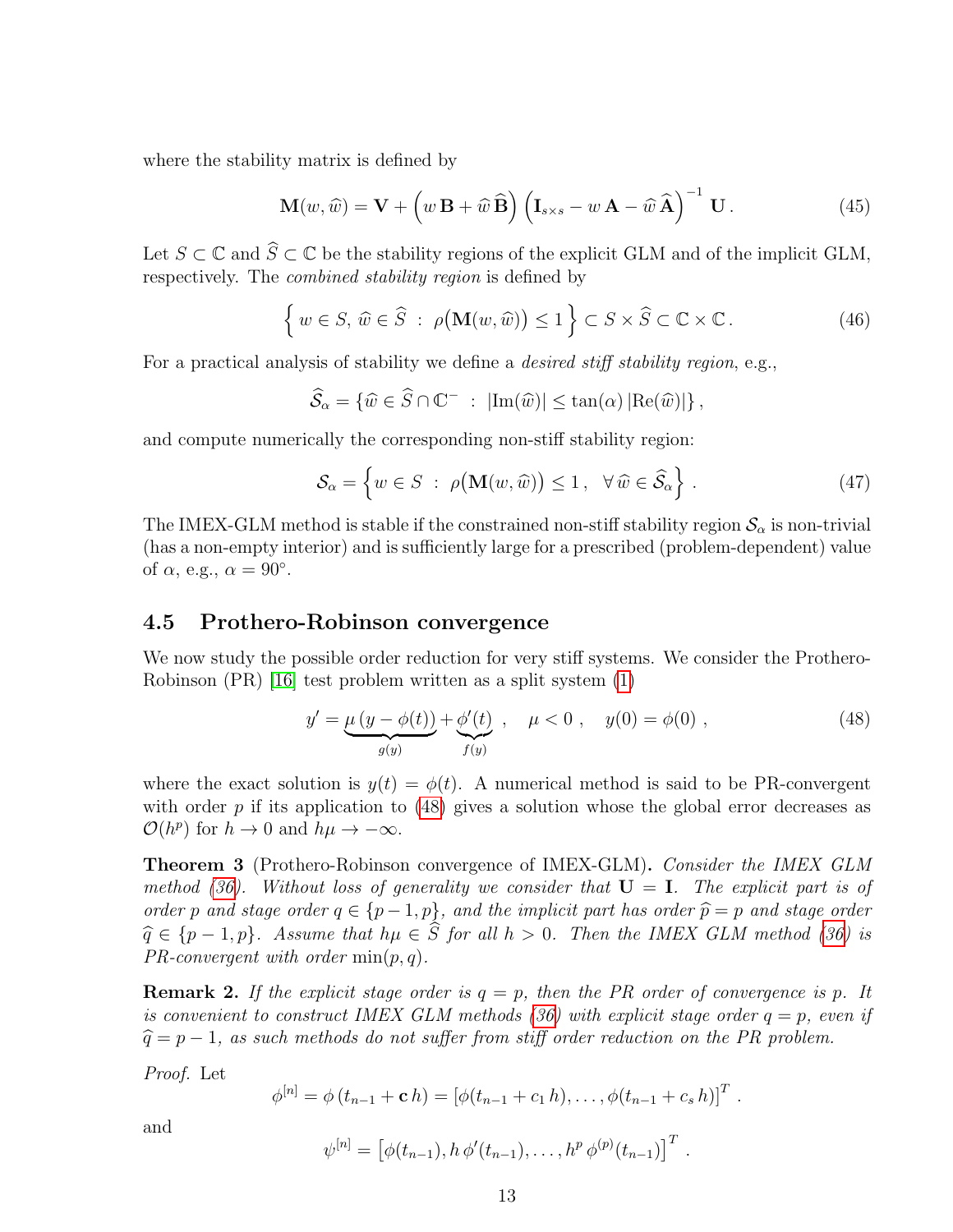The method [\(36\)](#page-10-2) applied to [\(48\)](#page-13-1) reads:

$$
Y^{[n]} = h \mathbf{A} \phi'^{[n]} + h \mu \widehat{\mathbf{A}} \left( Y^{[n]} - \phi^{[n]} \right) + \mathbf{U} y^{[n-1]}, \tag{49a}
$$

<span id="page-14-0"></span>
$$
y^{[n]} = h \mathbf{B} \phi'^{[n]} + h \mu \widehat{\mathbf{B}} \left( Y^{[n]} - \phi^{[n]} \right) + \mathbf{V} y^{[n-1]}.
$$
 (49b)

Consider the global stage errors

$$
E^{[n]} = Y^{[n]} - \phi^{[n]}.
$$

To obtain the global error in  $y^{[n]}$  we consider separately the global errors in the nonstiff and stiff components:

$$
e_n^{\text{nonstiff}} = x^{[n]} - \sum \mathbf{q}_k h^k x^{(k)}(t_n),
$$
  
\n
$$
e_n^{\text{stiff}} = z^{[n]} - \sum \widehat{\mathbf{q}}_k h^k z^{(k)}(t_n),
$$
  
\n
$$
= \phi^{[n]} - x^{[n]} - \sum \widehat{\mathbf{q}}_k h^k (\phi^{(k)} - x^{(k)}) (t_n)
$$
  
\n
$$
= \phi^{[n]} - x^{[n]}
$$

since the exact solution of the nonstiff system is  $x(t) = \phi(t)$ . Consequently, the total error is

$$
e_n = e_n^{\text{nonstiff}} + e_n^{\text{stiff}}
$$
  
=  $\phi^{[n]} - \sum_{k=1}^{\infty} \mathbf{q}_k h^k \phi^{(k)}(t_n)$   
=  $\phi^{[n]} - \mathbf{W} \psi^{[n]}$ .

Write the stage equation [\(49a\)](#page-14-0) in terms of the exact solution and global errors

$$
E^{[n]} + \phi^{[n]} = h \mathbf{A} \phi'^{[n]} + h \mu \mathbf{\hat{A}} E^{[n]} + e_{n-1} + \mathbf{U} \sum_{k=0}^p \mathbf{q}_k h^k \phi^{(k)}(t_{n-1}),
$$

to obtain

<span id="page-14-1"></span>
$$
\left(\mathbf{I}_{s\times s}-h\,\mu\,\widehat{\mathbf{A}}\right)\,E^{[n]} \quad = \quad e_{n-1}+h\,\mathbf{A}\,\phi'\,(t_{n-1}+\mathbf{c}\,h) \\
\quad +\mathbf{U}\,\sum_{k=0}^{p}\mathbf{q}_{k}\,h^{k}\,\phi^{(k)}(t_{n-1})-\phi(t_{n-1}+\mathbf{c}h)\,.
$$
\n
$$
(50)
$$

The exact solution is expanded in Taylor series about  $t_{n-1}$ :

$$
\phi(t_{n-1} + \mathbf{c} h) - \mathbf{1}_s \phi(t_{n-1}) = \sum_{k=1}^{\infty} \frac{h^k \mathbf{c}^k}{k!} \phi^{(k)}(t_{n-1}),
$$
  

$$
h \phi'(t_{n-1} + \mathbf{c} h) = \sum_{k=1}^{\infty} \frac{k h^k \mathbf{c}^{k-1}}{k!} \phi^{(k)}(t_{n-1}).
$$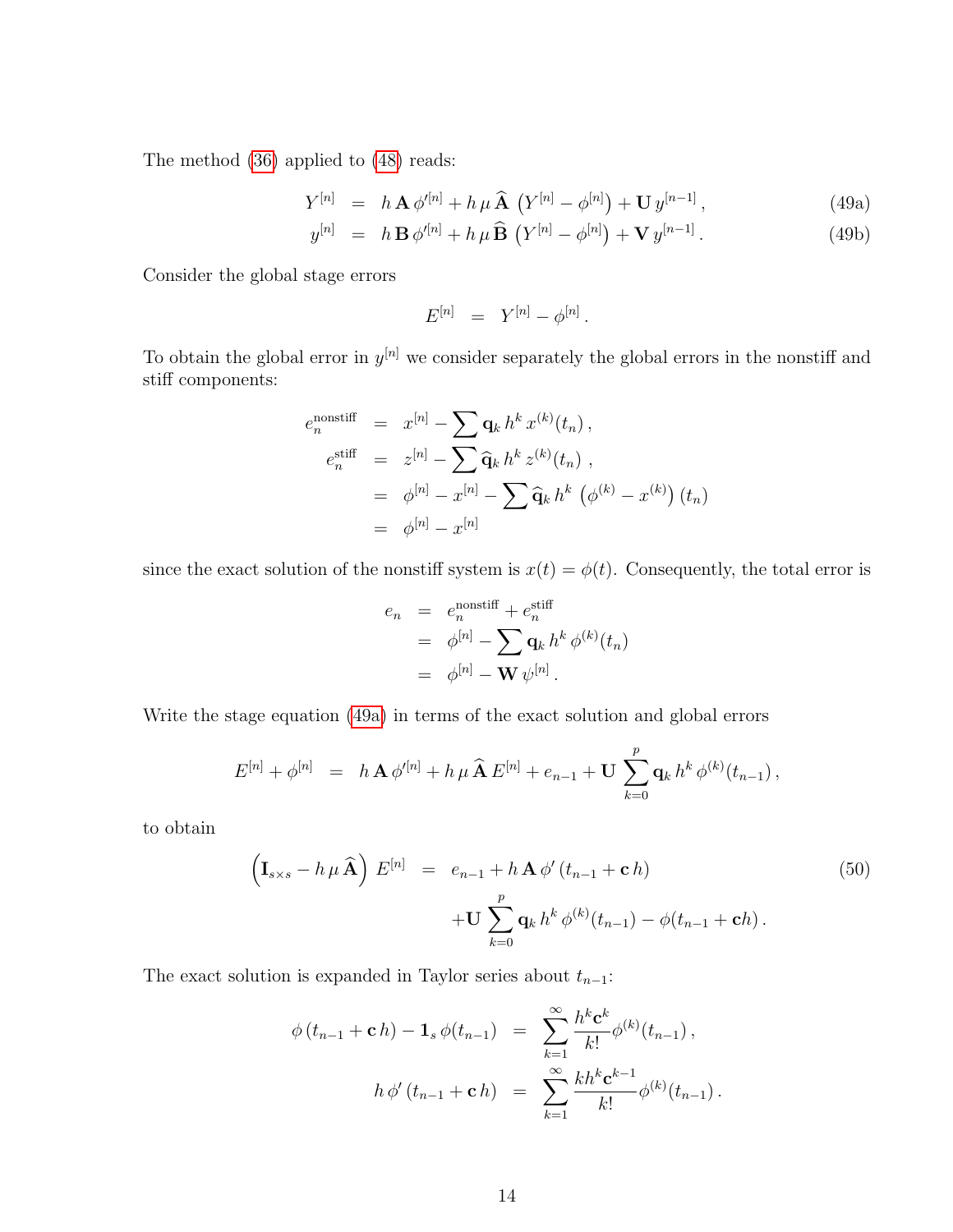Inserting the above Taylor expansions in [\(50\)](#page-14-1) leads to

$$
\begin{aligned}\n\left(\mathbf{I}_{s \times s} - h \,\mu \,\widehat{\mathbf{A}}\right) \, E^{[n]} &= e_{n-1} - \mathbf{1}_s \,\phi(t_{n-1}) + \mathbf{U}\mathbf{q}_0 \,\phi(t_{n-1}) \\
&\quad + \sum_{k=1}^{\infty} \left(k \,\mathbf{A} \,\mathbf{c}^{k-1} + k! \,\mathbf{U} \,\mathbf{q}_k - \mathbf{c}^k\right) \, \frac{h^k}{k!} \phi^{(k)}(t_{n-1}) \\
&= e_{n-1} + \mathcal{O}\left(h^{q+1}\right)\n\end{aligned}
$$

where q is the stage order of the explicit method. We have used the facts that  $\mathbf{q}_0 = \mathbf{1}_s$ ,  $U 1<sub>s</sub> = 1<sub>s</sub>$ , and the order conditions [\(12a\)](#page-4-4) and [\(12c\)](#page-4-7) for the cases where  $q = p$  and  $q = p-1$ , respectively.

Similarly, we write the solution equation [\(49b\)](#page-14-0) in terms of the exact solution and global errors:

$$
e_n + \sum_{k=0}^p \mathbf{q}_k h^k \phi^{(k)}(t_n) = h \mathbf{B} \phi'(t_{n-1} + \mathbf{c}h) + h \mu \widehat{\mathbf{B}} E^{[n]} + \mathbf{V} e_{[n-1]} + \mathbf{V} \sum_{k=0}^p \mathbf{q}_k h^k \phi^{(k)}(t_{n-1}).
$$

After rearranging the expression we obtain

$$
e_n = \left(h \mu \widehat{\mathbf{B}} \left(\mathbf{I}_{s \times s} - h \mu \widehat{\mathbf{A}}\right)^{-1} + \mathbf{V}\right) e_{n-1}
$$

$$
+ h \mathbf{B} \phi'(t_{n-1} + \mathbf{c}h) + \mathbf{V} \sum_{k=0}^p \mathbf{q}_k h^k \phi^{(k)}(t_{n-1})
$$

$$
- \sum_{k=0}^p \mathbf{q}_k h^k \phi^{(k)}(t_n) + \mathcal{O}\left(h^{q+1}\right).
$$

By Taylor series expansion we have

$$
\sum_{k=0}^{p} \mathbf{q}_k \, h^k \, \phi^{(k)}(t_n) = \sum_{k=0}^{p} \left( \sum_{\ell=0}^{k} \frac{\mathbf{q}_{k-\ell}}{\ell!} \right) h^k \, \phi^{(k)}(t_{n-1})
$$

and therefore

<span id="page-15-0"></span>
$$
e_{n} = \widehat{\mathbf{M}}(h\mu) e_{n-1} + \sum_{k=1}^{\infty} \left(k \mathbf{B} \mathbf{c}^{k-1} + k! \mathbf{V} \mathbf{q}_{k} - k! \sum_{\ell=0}^{k} \frac{\widehat{q}_{k-\ell}}{\ell!} \right) \frac{h^{k}}{k!} \phi^{(k)}(t_{n-1}) + \mathcal{O}\left(h^{\widehat{q}+1}\right)
$$
\n(51)

The order condition [\(12b\)](#page-4-4) of the nonstiff scheme reads

$$
e^{z}w(z) = z\mathbf{B} e^{cz} + \mathbf{V} w(z) + \mathcal{O}(z^{p+1})
$$
  

$$
\sum_{\ell \geq 0} \sum_{k=0}^{p} \frac{\mathbf{q}_{k} z^{k+\ell}}{\ell!} = \sum_{k=0}^{\infty} \mathbf{B} \frac{\mathbf{c}^{k} z^{k+1}}{k!} + \sum_{k=0}^{p} \mathbf{V} \mathbf{q}_{k} z^{k} + \mathcal{O}(z^{p+1}).
$$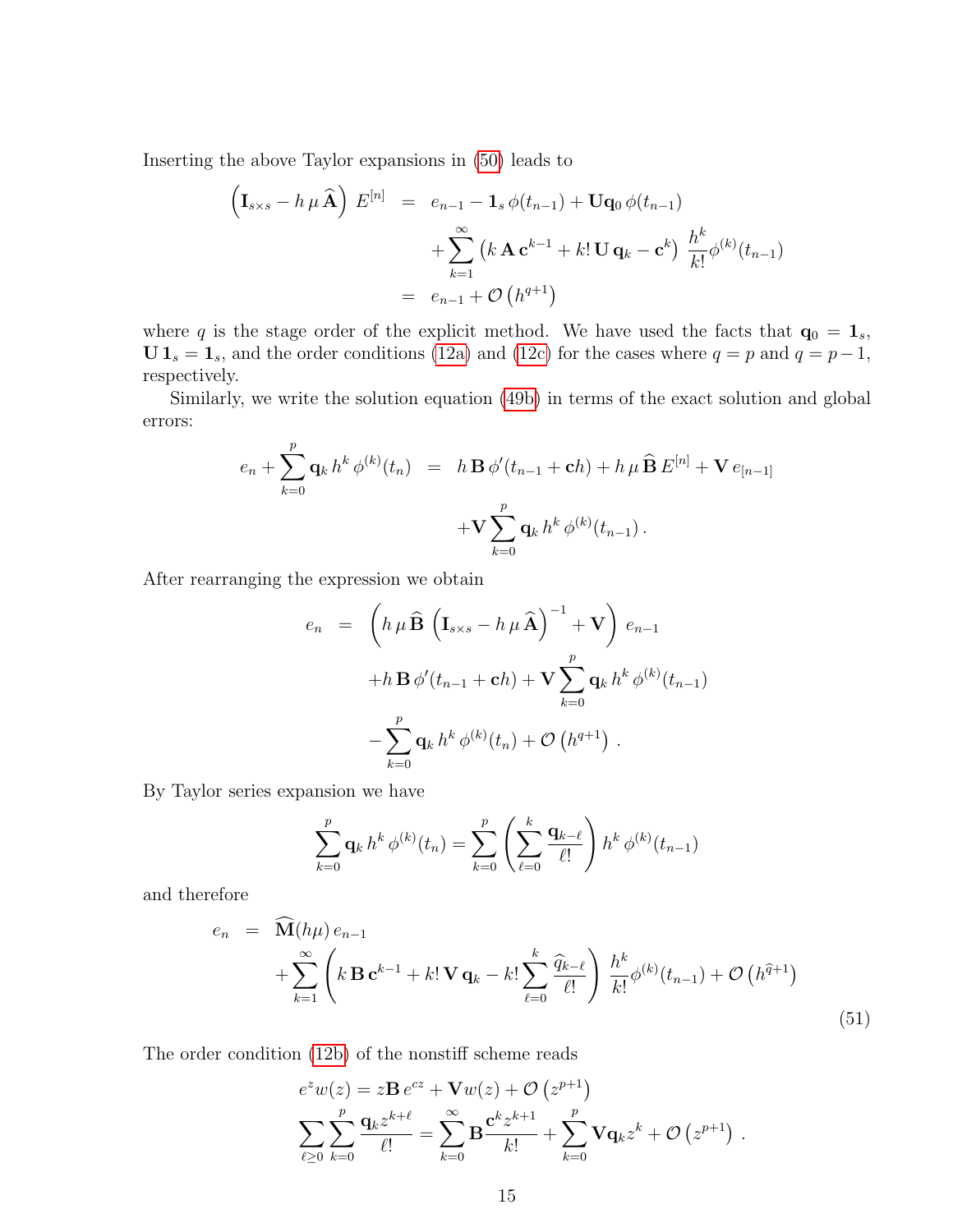Identification of powers of  $z^k$  leads to

$$
\sum_{\ell=0}^k p \frac{\widehat{q}_{k-\ell} z^k}{\ell!} = \mathbf{B} \frac{\mathbf{c}^{k-1} z^k}{(k-1)!} + \mathbf{V} \mathbf{q}_k z^k, \quad k = 1, \dots, p.
$$

The error recurrence [\(51\)](#page-15-0) becomes

<span id="page-16-2"></span>
$$
e_n = \widehat{\mathbf{M}}(h\mu) e_{n-1} + \mathcal{O}\left(h^{\min(q+1,p+1)}\right).
$$
 (52)

Assume that the initial error is  $e_0 = \mathcal{O}(h^p)$ . The error amplification matrix  $\mathbf{M}(h\mu)$  is the stability matrix of the implicit method. Therefore its spectral radius is uniformly bounded below one for all argument values  $h\mu$  of interest. By standard numerical ODE arguments [\[17\]](#page-24-14) the equation [\(52\)](#page-16-2) implies convergence of global errors to zero at a rate  $||e_n|| = \mathcal{O}(h^{\min(p,q)})$ .  $\Box$ 

## <span id="page-16-0"></span>5 Construction of implicit-explicit methods of orders two and three

We now construct IMEX-DIMSIM methods as summarized in Section [2.5.](#page-5-1) Specifically, we focus on DIMSIMs with  $p = q = r = s$ ,  $\mathbf{U} = \mathbf{I}_{s \times s}$ , and  $\mathbf{V} = \mathbf{1}_s v^T$ , where  $v^T \mathbf{1}_s = 1$  [\[10\]](#page-24-7).

#### <span id="page-16-1"></span>5.1 Two-stage, second-order pairs with  $p = q = r = s = 2$

The pair of explicit and implicit schemes developed in [\[11\]](#page-24-8) is named IMEX-DIMSIM-2A and consists of a type 2 DIMSIM from [\[8\]](#page-24-5) with the same stability of SDIRK method of order 2, and a type 1 derived DIMSIM. Both of them share the same abscissa vector  $\mathbf{c} = [0, 1]^T$ and the same coefficient matrix  $V$ . The IMEX-DIMSIM-2A coefficients in the tableau  $(37)$ representation are

|  |   | /^<br>$\sqrt{2}$                             | ה ז            |                      |  |
|--|---|----------------------------------------------|----------------|----------------------|--|
|  | ന | 2/<br>$\sqrt{2}$<br>28<br>$-48y$<br>/റ<br>28 | ٬η<br>L34<br>റ | ິ<br>ה י<br>$\Omega$ |  |

.

The choice of  $\lambda = (2 -$ √ 2)/2 ensures the type implicit part of IMEX-DIMSIM-2A is L-stable. Inherited Runge-Kutta stability is a desirable property, but there are not enough free parameters to enforce this property on both methods of the IMEX pair at the same time.

For a given implicit scheme we construct the explicit method by maximizing the constrained stability region [\(47\)](#page-13-2). We have observed that simply maximizing the explicit stability region S is insufficient and can lead to a very poor constrained stability region for the IMEX method. The matrix  $\bf{B}$  can be determined by  $\bf{A}$ ,  $\bf{c}$  and  $\bf{V}$  according to the order condition [\(13\)](#page-4-6). The only free parameter is  $a_{2,1}$  in matrix **A**, and it is chosen such as to maximize IMEX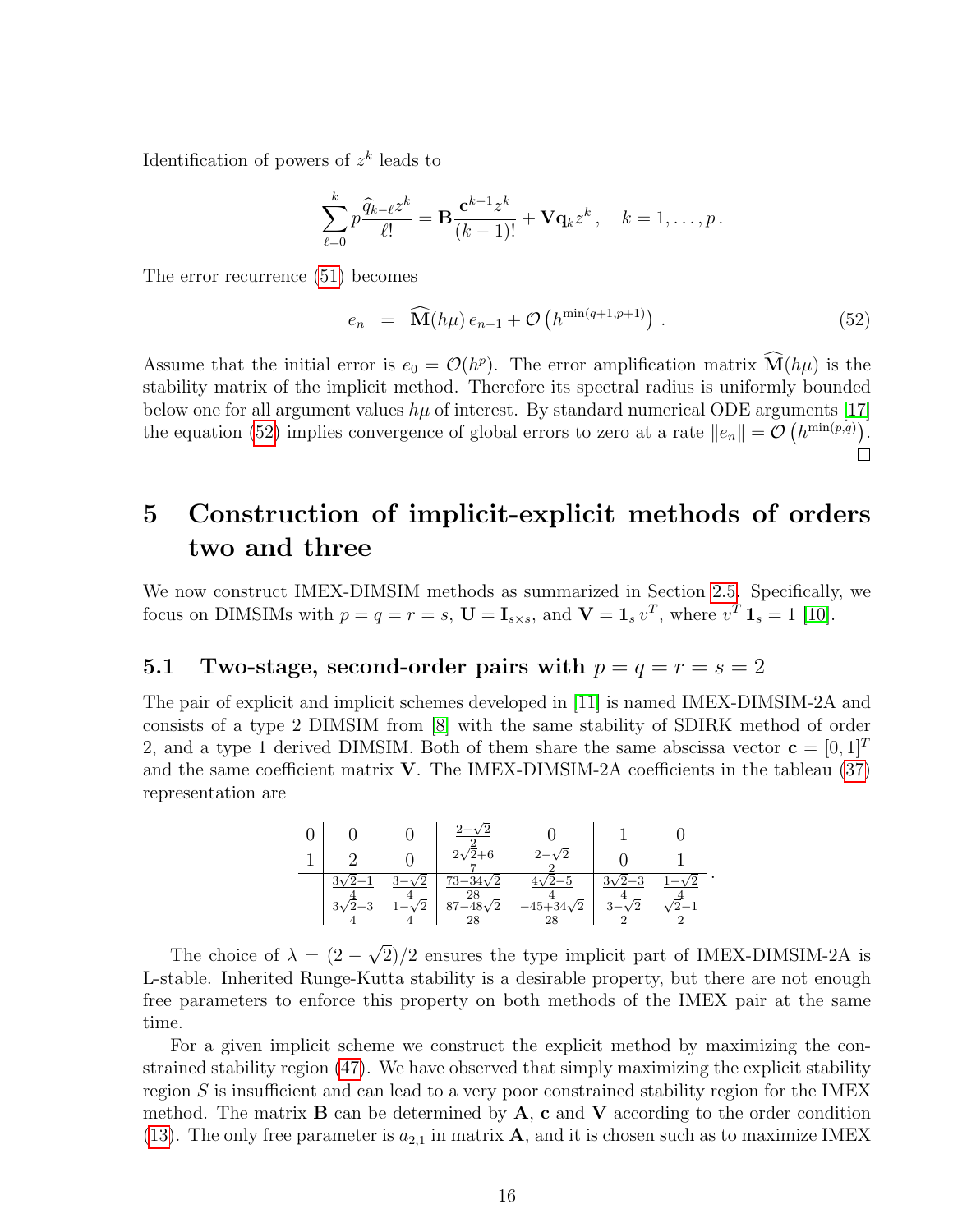

<span id="page-17-2"></span>Figure 1: Stability regions for the IMEX-DIMSIM-2B pair

stability. First, we use a Matlab Differential Evolution package  $<sup>1</sup>$  $<sup>1</sup>$  $<sup>1</sup>$  as a heuristic for global</sup> optimization to generate a starting point. Then we run the Matlab routine fminsearch multiple times until the result converges; each run is initialized with the previous result. The resulting stability regions are reported in Figure [1.](#page-17-2)

This procedure led to another explicit scheme that maximizes the IMEX stability

$$
\mathbf{A} = \begin{bmatrix} 0 & 0 \\ 1.5 & 0 \end{bmatrix}, \quad \mathbf{B} = \begin{bmatrix} \frac{\sqrt{2}}{2} & \frac{3-\sqrt{2}}{4} \\ \frac{\sqrt{2}-1}{2} & \frac{3-\sqrt{2}}{4} \end{bmatrix};
$$

U and V are the same. We call the new pair IMEX-DIMSIM-2B. The termination procedure [\(41\)](#page-12-4) has the following parameters

$$
\widehat{\beta}_{0,1} = \widehat{b}_{1,1}, \quad \widehat{\beta}_{0,2} = \widehat{b}_{1,2}, \quad \widehat{\gamma}_{0,1} = v_{1,1}, \quad \widehat{\gamma}_{0,2} = v_{1,2}.
$$

Solving the condition [\(17\)](#page-5-4) gives

$$
\beta_{0,1} = \frac{73 - 34\sqrt{2}}{28} + \frac{43 - 31\sqrt{2}}{28}g, \quad \beta_{0,2} = \frac{-1 + 2\sqrt{2}}{4} + \frac{-4 + 3\sqrt{2}}{4}g,
$$
  

$$
\gamma_{0,1} = \frac{3 - \sqrt{2}}{2} + \frac{2 - \sqrt{2}}{2}g, \quad \gamma_{0,2} = \frac{\sqrt{2} - 1}{2} + \frac{\sqrt{2} - 2}{2}g.
$$

The choice of the free parameter  $g = 0$  leads to  $\gamma_{0,1} = \hat{\gamma}_{0,1}, \gamma_{0,2} = \hat{\gamma}_{0,2}$ , and [\(41b\)](#page-12-5).

#### <span id="page-17-0"></span>5.2 Three-stage, third-order pairs with  $p = q = r = s = 3$

We construct two implicit-explicit pairs named IMEX-DIMSIM-3A and IMEX-DIMSIM-3B starting from two existing implicit methods. All coefficients are obtained from the numerical solution of order conditions using Mathematica. The calculations are performed with 24 digits of accuracy such as to reduce the impact of roundoff errors on the resulting coefficient values.

<span id="page-17-1"></span><sup>1</sup>http://www.mathworks.com/matlabcentral/fileexchange/18593-differential-evolution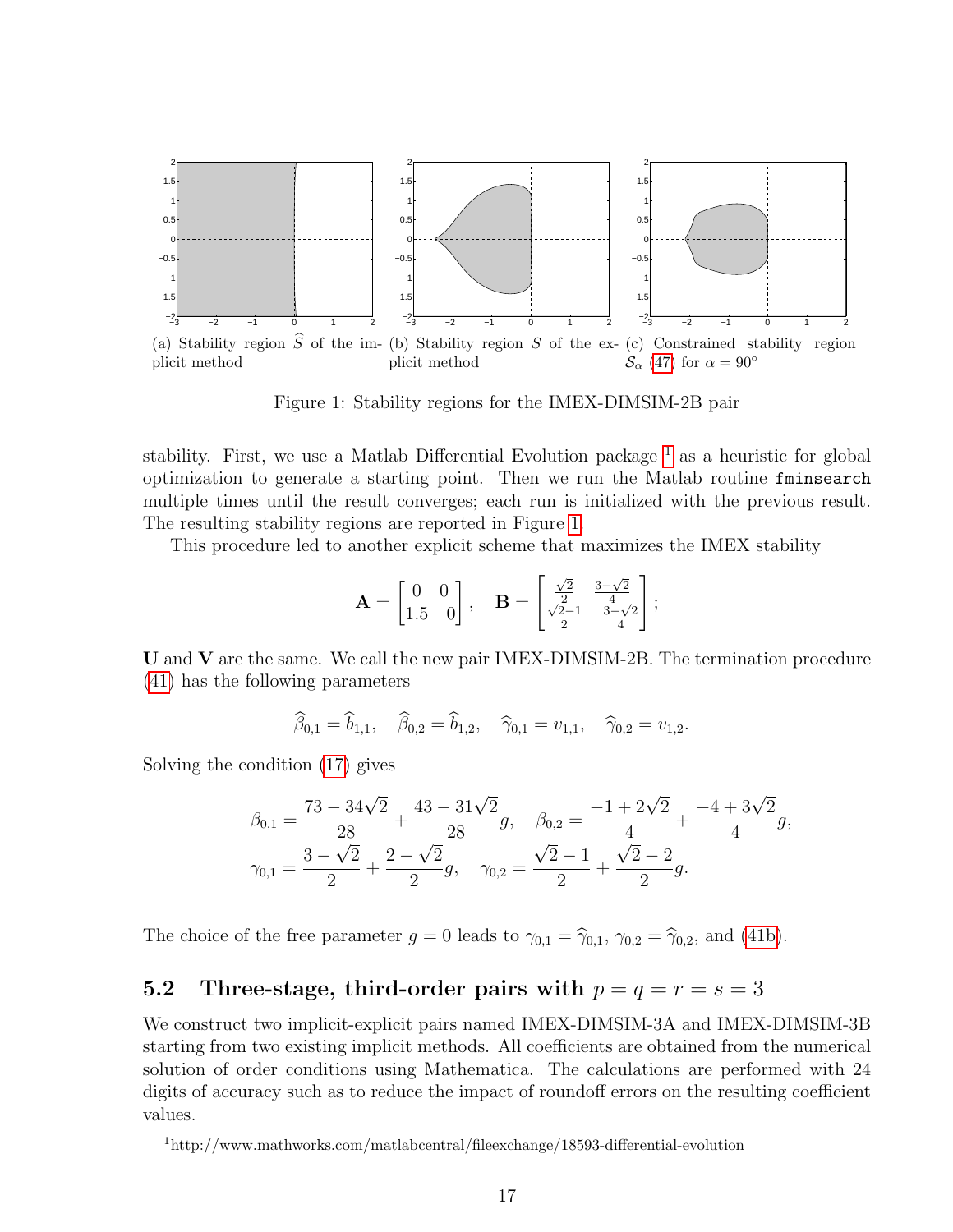

<span id="page-18-1"></span>Figure 2: Stability regions for the IMEX-DIMSIM-3A pair of schemes

IMEX-DIMSIM-3A. According to [\[18\]](#page-25-0) there are five A-stable type 2 DIMSIMs with the choice  $\lambda = 1/2$  $\lambda = 1/2$  $\lambda = 1/2$  and  $\mathbf{c} = [0, 1/2, 1]^T$ . We select the implicit component in Table 1 which has a balanced set of coefficients.

The explicit component is obtained by a numerical maximization of the constrained stability region, as discussed in the previous section. The resulting coefficients are shown in Table [3.](#page-28-0) The IMEX stability regions are drawn in Figure [2.](#page-18-1)

The termination procedure [\(41\)](#page-12-4) is given by

$$
\beta_{0,1} = 1.01640094894605, \quad \beta_{0,2} = 0.632229903531054, \quad \beta_{03} = 0.0919425241172364, \n\hat{\beta}_{0,1} = b_{1,1}, \quad \hat{\beta}_{0,2} = b_{1,2}, \quad \hat{\beta}_{03} = b_{13}, \n\gamma_{0,1} = \hat{\gamma}_{0,1} = v_{1,1}, \quad \gamma_{0,2} = \hat{\gamma}_{0,2} = v_{1,2}, \quad \gamma_{0,3} = \hat{\gamma}_{03} = v_{1,3}.
$$

**IMEX-DIMSIM-3B.** The choice of  $\lambda = 0.435866521508459$  and  $\mathbf{c} = [0, 1/2, 1]^T$  leads to the L-stable type 2 DIMSIM reported in [\[18\]](#page-25-0). The coefficients of the implicit component are presented in Table [2.](#page-27-0)

The type 1 component is shown in Table [4.](#page-29-0) The IMEX stability regions are drawn in Figure [3.](#page-19-1)

The coefficients  $\widehat{\beta}$  and  $\gamma$  of the termination procedure [\(41\)](#page-12-4) are equal to the first rows of matrices  $\bf{B}$  and  $\bf{V}$ , respectively. In addition

 $\beta_{0,1} = 0.833790728250125, \quad \beta_{0,2} = 0.645998912146314, \quad \beta_{0,3} = 0.120039435995489.$ 

### <span id="page-18-0"></span>6 Numerical results

We test the IMEX-GLM methods on two test problems. The first one is the van der Pol equation, a commonly used small ODE system that emphasizes convergence under stiffness. The second test is a PDE problem arising in atmospheric modeling. We implemented our algorithms in a discontinuous Galerkin finite element model developed by Blaise et al. [\[19\]](#page-25-1), which has efficient parallel scalability. We report the results obtained with IMEX-DIMSIM-2B and IMEX DIMSIM-3B methods, since they have the better accuracy and stability properties among their peers of the same order.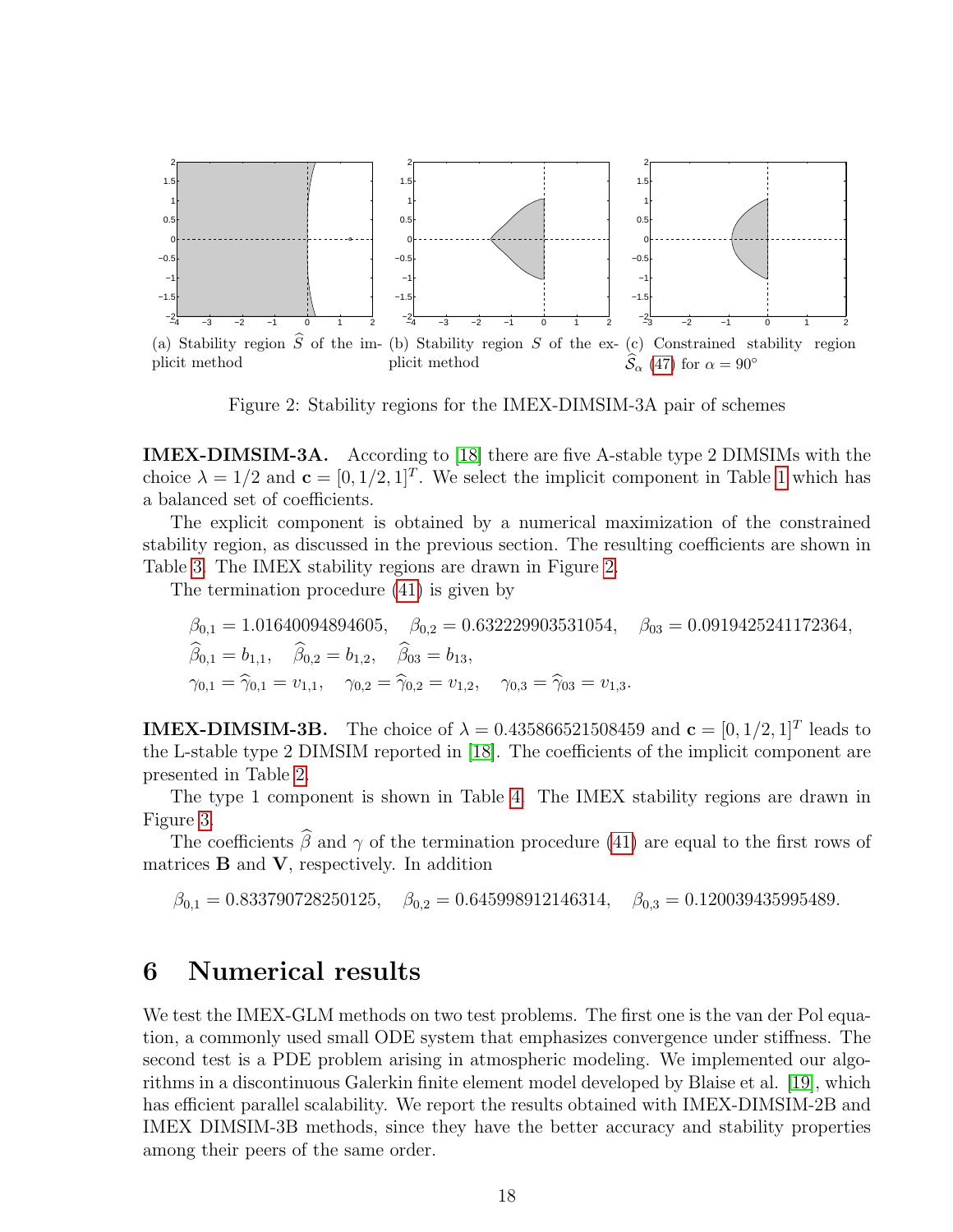

<span id="page-19-1"></span>Figure 3: Stability regions for the IMEX-DIMSIM-3B pair of schemes

#### <span id="page-19-0"></span>6.1 Van der Pol equation

We consider the nonlinear van der Pol equation with a split right hand side

$$
\begin{bmatrix} y' \\ z' \end{bmatrix} = f(y, z) + g(y, z) = \begin{bmatrix} z \\ 0 \end{bmatrix} + \begin{bmatrix} 0 \\ ((1 - y^2)z - y)/\varepsilon \end{bmatrix}
$$
 (53)

on the time interval [0, 0.5], with initial values

$$
y(0) = 2, \quad z(0) = -\frac{2}{3} + \frac{1,0}{81}\varepsilon - \frac{292}{2187}\varepsilon^2 - \frac{1814}{19683}\varepsilon^3 + \mathcal{O}(\varepsilon^4). \tag{54}
$$

We consider  $\varepsilon = 10^{-6}$ , a stiff case in which many methods suffer from order reduction [\[20\]](#page-25-2).

The initialization [\(38\)](#page-10-4) was done using the analytic derivatives. The reference solution is obtained with Radau-5, a stiffly accurate method [\[17\]](#page-24-14), with very tight tolerances of  $atol$  =  $rtol = 5 \times 10^{-15}$ . We compare the new methods with IMEX DIRK(3,4,3), a L-stable, three-stage, third-order IMEX Runge-Kutta method proposed in [\[4\]](#page-24-1).

Figure [4](#page-20-1) shows the global error, measured in the  $L_2$  norm, against step size h. A geometric sequence of step sizes,  $\tau$ ,  $\tau/2$ ,  $\tau/4$  and so on, were used. Order reduction can be clearly observed for the IMEX Runge-Kutta method, which yields second-order convergence. The IMEX DIMSIM converges at the theoretical third order and gives more accurate result than the IMEX Runge-Kutta method. Second-order IMEX DIMSIMs also produced no order reduction; detailed results have been reported in [\[11\]](#page-24-8). These results indicate that the high stage order of IMEX DIMSIMs make them particularly attractive for solving stiff problems, where Runge-Kutta methods may suffer from order reduction.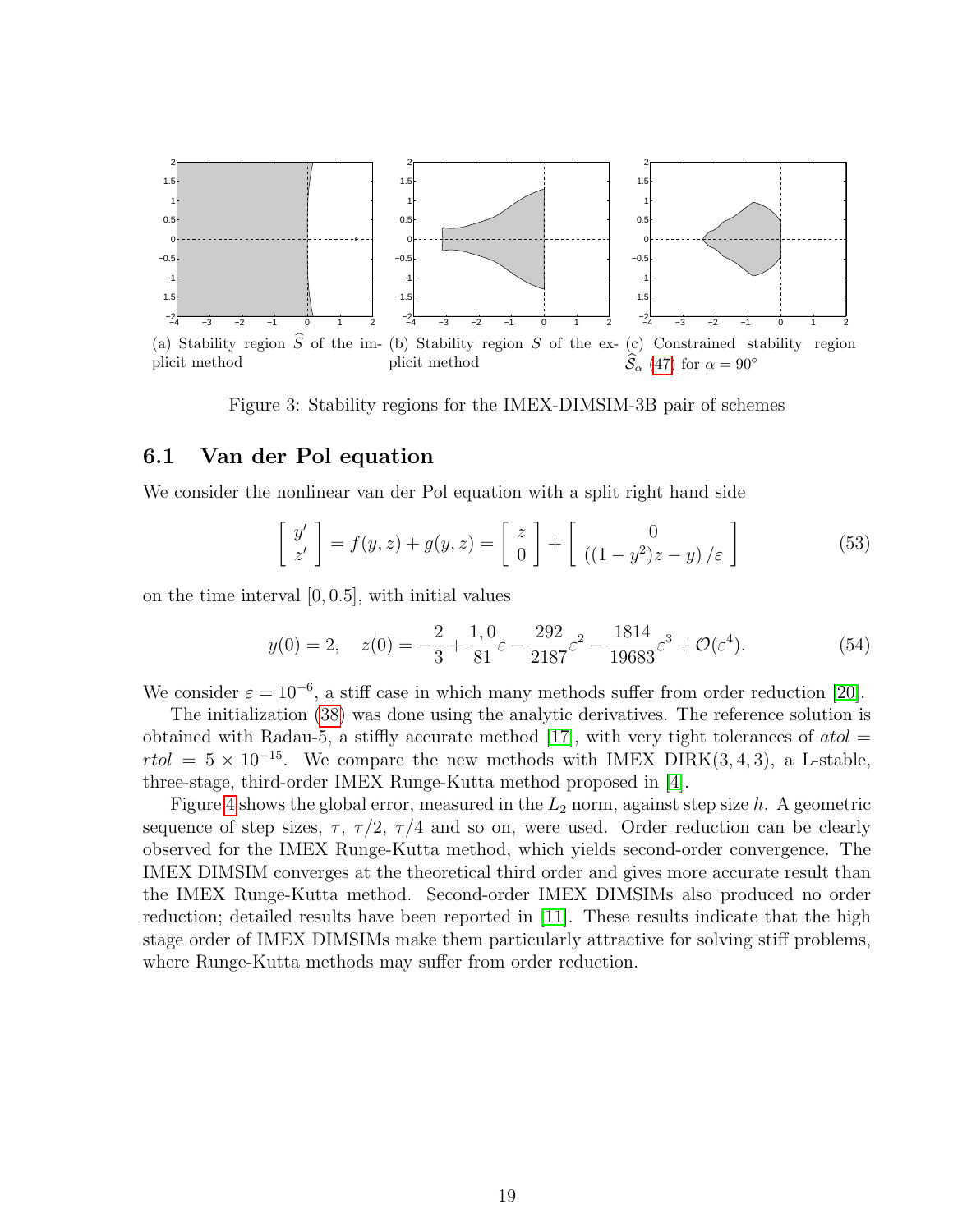

<span id="page-20-1"></span>Figure 4: Convergence results for third-order IMEX schemes on the van der Pol equation.

### <span id="page-20-0"></span>6.2 Gravity waves

Consider the dynamics of gravity waves, which is governed by the compressible Euler equation in the conservative form [\[21\]](#page-25-3)

<span id="page-20-2"></span>
$$
\frac{\partial \rho}{\partial t} + \nabla \cdot (\rho \mathbf{u}) = 0
$$
  

$$
\frac{\partial \rho \mathbf{u}}{\partial t} + \nabla \cdot (\rho \mathbf{u} \mathbf{u} + p \mathbf{I}) = -\rho g \hat{\mathbf{e}}_{\mathbf{z}}
$$
(55a)  

$$
\frac{\partial \rho \theta}{\partial t} + \nabla \cdot (\rho \theta \mathbf{u}) = 0,
$$

where  $\rho$  is the density, (**u** is the velocity,  $\theta$  is the potential temperature, and **I** is a 2  $\times$  2 identity matrix. The prognostic variables are  $(\rho, (\rho \mathbf{u})^T, (\rho \theta)^T)^T$ . The pressure p in the momentum equation is computed by the equation of state

$$
p = p_0 \left(\frac{\rho \theta R}{p_0}\right)^{\frac{c_p}{c_v}}.\tag{55b}
$$

To maintain the hydrostatic state, we follow the splitting introduced in [\[21\]](#page-25-3)

$$
\rho(\mathbf{x},t) = \bar{\rho}(z) + \rho'(\mathbf{x},t) \n(\rho\theta)(\mathbf{x},t) = (\rho\theta)(z) + (\rho\theta)'(\mathbf{x},t) \n p(\mathbf{x},t) = \bar{p}(z) + p'(\mathbf{x},t)
$$

where the reference (overlined) values are in hydrostatic balance. The gravity wave equation [\(55\)](#page-20-2) can be rewritten as

<span id="page-20-3"></span>
$$
\frac{\partial \rho'}{\partial t} = -\nabla \cdot (\rho \mathbf{u}) \n\frac{\partial \rho \mathbf{u}}{\partial t} = -\nabla \cdot (\rho \mathbf{u} \mathbf{u} + p' \mathbf{I}) - \rho' g \hat{\mathbf{e}}_{\mathbf{z}} \n(56a) \n\frac{\partial (\rho \theta)'}{\partial t} = -\nabla \cdot (\rho \theta \mathbf{u}),
$$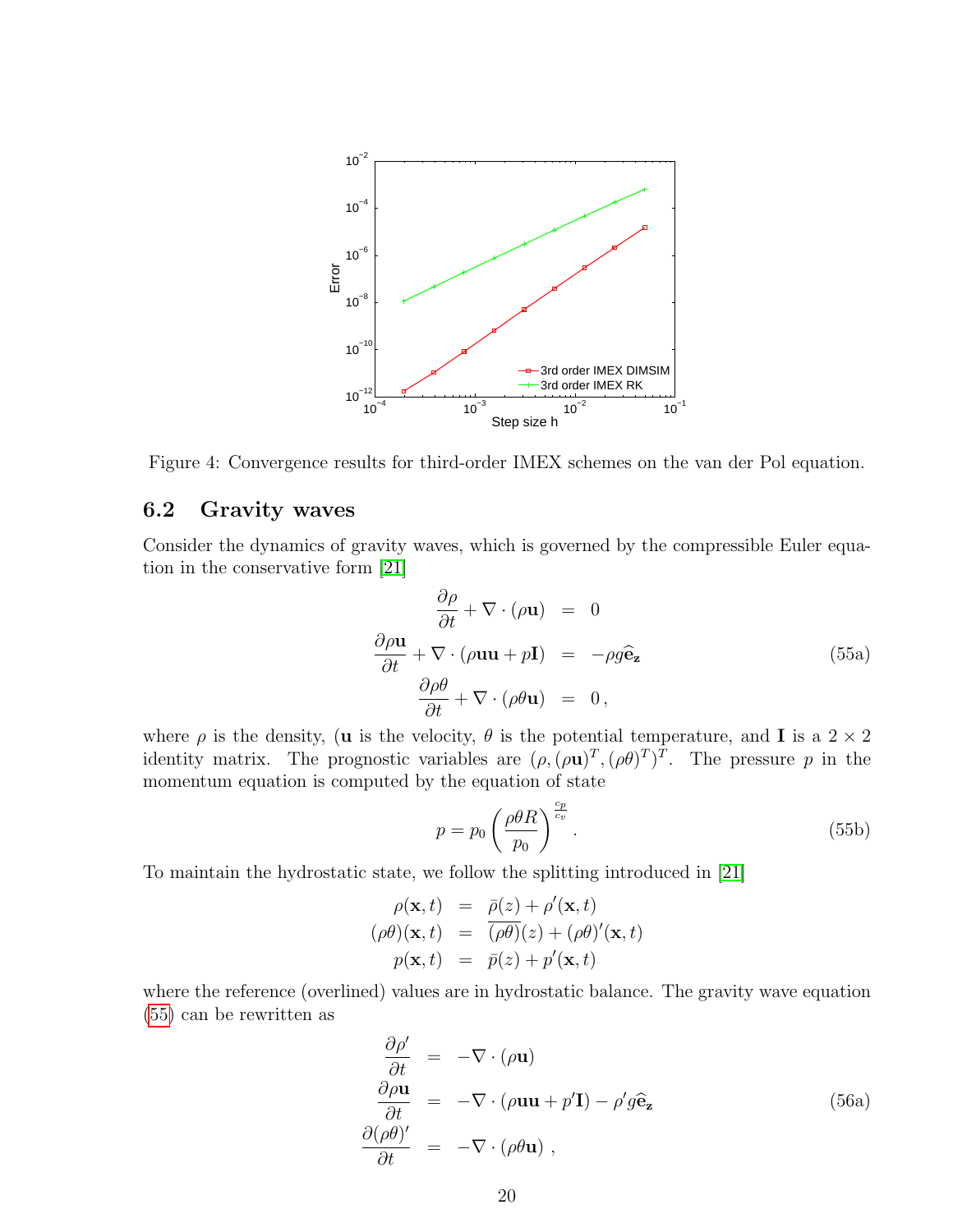closed by the equation of state

$$
p' = p_0 \left(\frac{\rho \theta R}{p_0}\right)^{\frac{c_p}{c_v}} - \bar{p}.\tag{56b}
$$

The 2D mesh is generated by the software GMSH [\[22\]](#page-25-4). The spatial discretization uses discontinuous Galerkin finite elements and was developed by Blaise et al. [\[19\]](#page-25-1). Figure [5](#page-22-0) shows the density, velocity, potential temperature, and pressure variables after 900 seconds of simulation time.

The advantage of implicit-explicit time-stepping over explicit time-stepping schemes for this problem has been demonstrated in [\[23\]](#page-25-5). To apply IMEX integration the right-hand side of [\(56a\)](#page-20-3) is additively split into linear and nonlinear parts. The linear term

$$
-\left[\nabla \cdot (\rho \mathbf{u})\nabla \cdot (\rho \overline{\theta} \mathbf{u})\nabla \cdot (\rho \overline{\theta} \mathbf{u})\n\right]
$$
\n(57)

with the pressure linearized as

$$
p' = \frac{\gamma \bar{p}}{\bar{\rho} \bar{\theta}} \left( \rho \theta \right)'
$$

is solved implicitly, while the remaining (nonlinear) terms are solved explicitly.

All the experiments are performed on a workstation with 4 Intel Xeon E5-2630 Processors (24 cores in total) using 12 MPI threads. Note that the parallelization is not implemented at time-stepping level but at the spatial discretization level, therefore the parallel performance does not be affect the comparison of various time integrators.

Here we compare the performance of IMEX methods for a simulation window of 30 seconds. The second order methods are IMEX-DIMSIM-2B and L-stable, two-stage, secondorder IMEX  $\text{DIRK}(2,3,2)$  [\[4\]](#page-24-1). The third order methods are IMEX-DIMSIM-3B and IMEX DIRK $(3, 4, 3)$  [\[4\]](#page-24-1). The integrated  $L_2$  errors for all prognostic variables are measured against a reference solution. The reference solution was obtained by applying an explicit RK method to solve the original (non-split) model with a very small time step  $h = 0.005$ .

The error versus computational effort diagrams are shown in Figure [6.](#page-22-1) All the methods display the theoretical orders of convergence. IMEX DIMSIMs and IMEX RK methods perform similarly, with IMEX DIMSIMs yielding slightly better accuracy when the same time steps are chosen. Also, IMEX DIMSIMs are slightly more efficient in terms of CPU time than the IMEX RK methods of the same order. Note that this specific DG implementation requires the solution to be recovered at each time step, therefore the termination procedure has been applied after each each time step. The implementation can be optimized such as to apply the termination procedure only once at the end of the simulation; this would result in additional savings in computational cost. As the order increases, the number of stages required by an IMEX RK method grows rapidly due to order conditions, while an IMEX DIMSIM typically uses a number of stages equal to its order. Consequently, we expect that IMEX DIMSIM methods will become even more competitive for higher orders.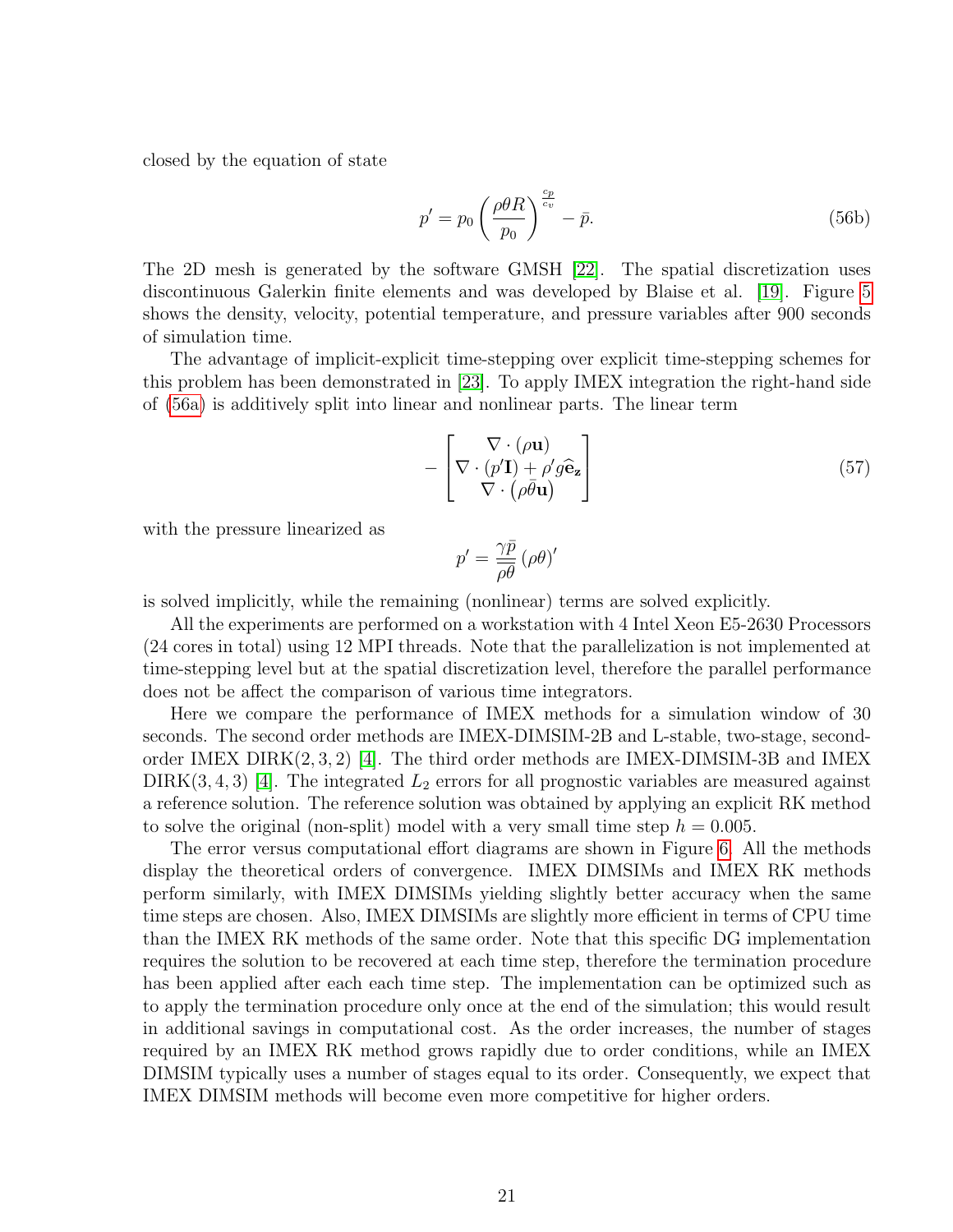

<span id="page-22-0"></span>Figure 5: Solution of the gravity waves after 900 simulation seconds. The results are obtained with a third-order discontinuous Galerking space discretization and third-order IMEX DIMSIM time integration.



<span id="page-22-1"></span>Figure 6: Integrated  $L_2$  errors against time steps (a) and CPU time (b) for difference IMEX schemes. The errors are computed after 30 s of simulation. A geometric sequence of step sizes,  $\tau$ ,  $\tau/2$ ,  $\tau/4$  and so on, is used.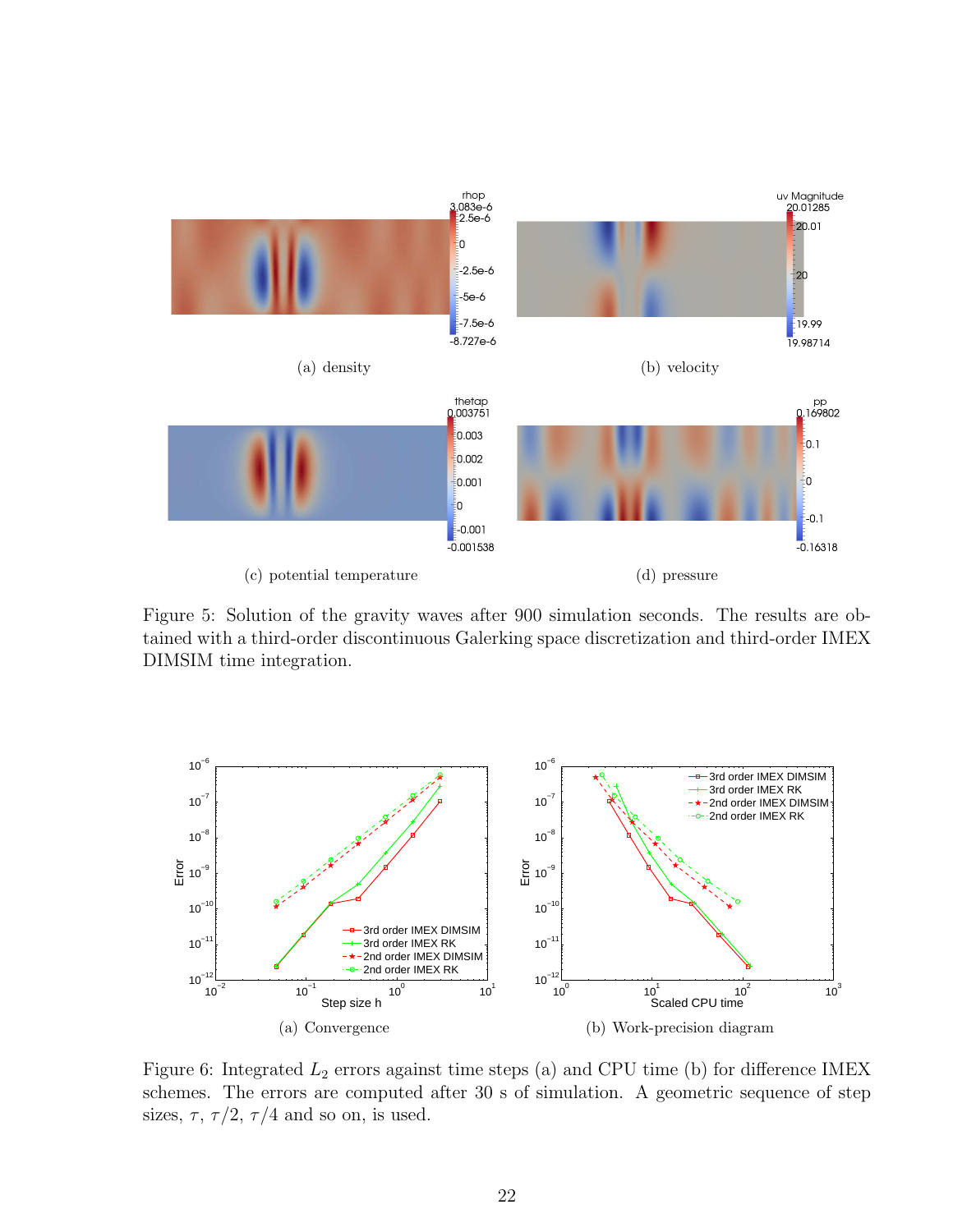### <span id="page-23-0"></span>7 Conclusions and future work

In this paper introduce a new family of partitioned time integration methods based on high stage order general linear methods. We prove that the general linear framework is well suited for the construction of multi-methods. Specifically, owing to the high stage orders, no coupling conditions are needed to ensure the order of accuracy of the partitioned GLM.

We apply the partitioned general linear framework to construct new implicit-explicit GLM pairs, together with appropriate starting and ending procedures. The linear stability analysis proposes the use of constrained stability functions to quantify the joint stability of the IMEX pair. A Prothero-Robinson convergence analysis reveals that the order of an IMEX GLM scheme on very stiff problems is dictated by the stage order of its non-stiff component; in particular, no order reduction appears if the explicit method has a full stage order. This result indicates that IMEX GLMs are particularly attractive for solving stiff problems, where other multistage methods may suffer from order reduction.

We discuss the construction of practical IMEX GLM pairs starting from known implicit schemes and adding an appropriate explicit counterpart. This strategy is applied to build second and third order IMEX diagonally-implicit-explicit multi-stage integration methods. Numerical experiments with the van der Pol equation confirm the fact that IMEX GLMs converge at full order while IMEX RK methods suffer from order reduction. The two dimensional gravity wave system is an important step towards solving real PDE-based problems. The new IMEX-DIMSIM schemes perform slightly better than the IMEX RK methods of the same order.

Future work will develop IMEX-GLMs of higher orders, will endow them with adaptive time stepping capabilities, and will study their advantages compared to other existing IMEX familiess. There are also implementation issues that deserve further exploration.

### Acknowledgements

The authors wish to thank Dr. Sebastien Blaise for making his GMSH/DG code, and the implementation of the gravity waves problem, available for this work. We also thank him for his continuous support during our study. This work has been supported in part by NSF through awards NSF OCI-8670904397, NSF CCF-0916493, NSF DMS-0915047, NSF CMMI-1130667, NSF CCF – 1218454 AFOSR FA9550–12–1–0293–DEF, FOSR 12-2640-06, DoD G&C 23035, and by the Computational Science Laboratory at Virginia Tech.

## References

- <span id="page-23-1"></span>[1] U. M. Ascher, S. J. Ruuth, B. T. R. Wetton, Implicit-explicit methods for timedependent partial differential equations, SIAM Journal on Numerical Analysis 32 (3) (1995) pp. 797–823.
- <span id="page-23-2"></span>[2] J. Frank, W. Hundsdorfer, J. Verwer, On the stability of implicit-explicit linear multistep methods, Applied Numerical Mathematics 25 (2–3) (1997) 193 – 205, special Issue on Time Integration.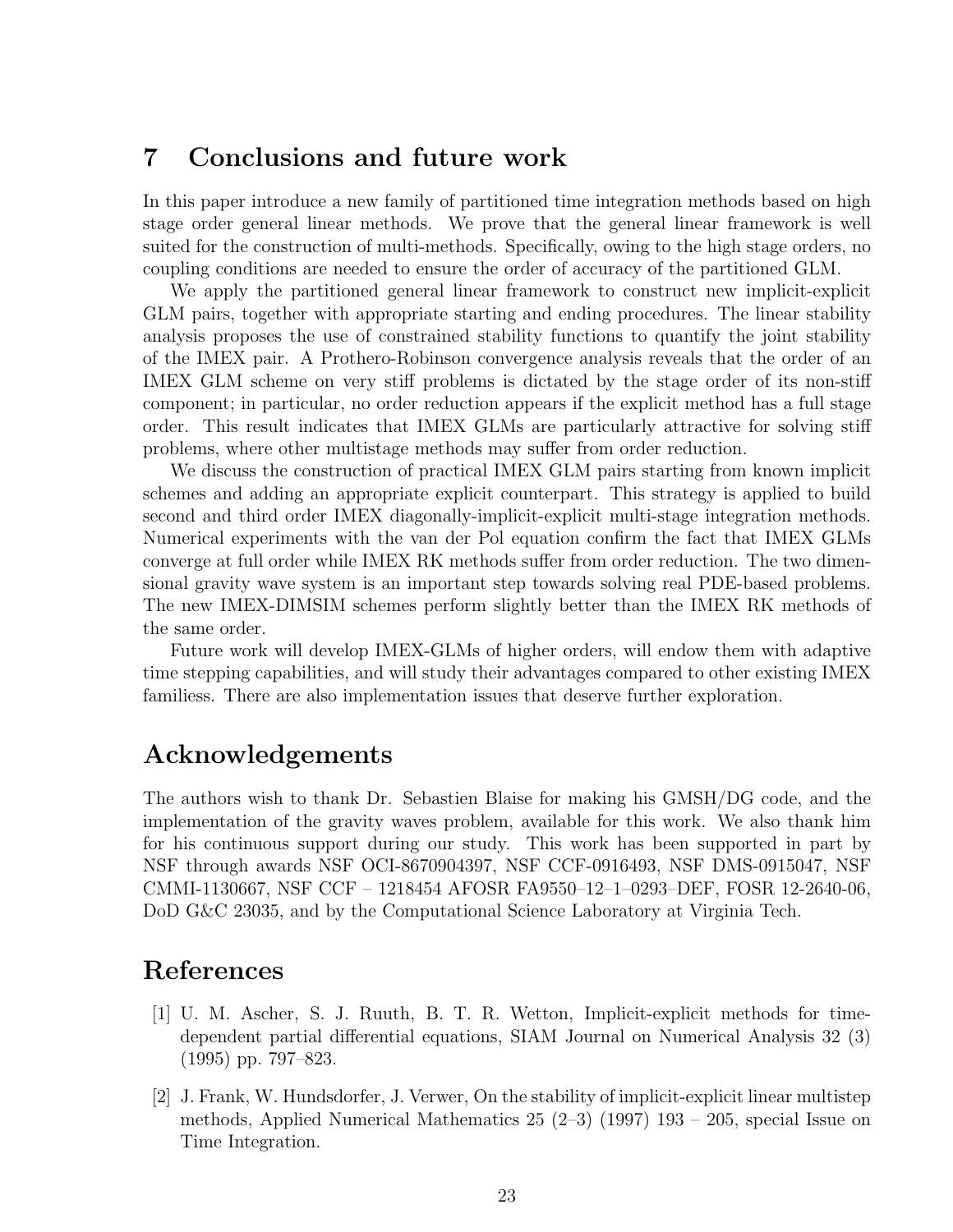- <span id="page-24-0"></span>[3] W. Hundsdorfer, S. J. Ruuth, IMEX extensions of linear multistep methods with general monotonicity and boundedness properties, Journal of Computational Physics 225 (2)  $(2007)$  2016 – 2042.
- <span id="page-24-1"></span>[4] U. M. Ascher, S. J. Ruuth, R. J. Spiteri, Implicit-explicit Runge-Kutta methods for time-dependent partial differential equations, Appl. Numer. Math 25 (1997) 151–167.
- <span id="page-24-2"></span>[5] S. Boscarino, G. Russo, On a class of uniformly accurate imex Runge–Kutta schemes and applications to hyperbolic systems with relaxation, SIAM Journal on Scientific Computing 31 (3) (2009) 1926–1945.
- <span id="page-24-3"></span>[6] L. Pareschi, G. Russo, Implicit-explicit Runge-Kutta schemes and applications to hyperbolic systems with relaxation, Journal of Scientific Computing 3 (2000) 269–287.
- <span id="page-24-4"></span>[7] J. Verwer, B. Sommeijer, W. Hundsdorfer, RKC time-stepping for advection–diffusion– reaction problems, Journal of Computational Physics  $201$  (1) (2004)  $61 - 79$ .
- <span id="page-24-5"></span>[8] J. C. Butcher, Z. Jackiewicz, Diagonally implicit general linear methods for ordinary differential equations, BIT Numerical Mathematics 33 (1993) 452–472.
- <span id="page-24-6"></span>[9] J. Butcher, Diagonally-implicit multi-stage integration methods, Applied Numerical Mathematics 11 (5) (1993) 347 – 363.
- <span id="page-24-7"></span>[10] Z. Jackiewicz, General linear methods for ODE, John Wiley & Sons, Inc., 2009.
- <span id="page-24-8"></span>[11] H. Zhang, A. Sandu, A second-order diagonally-implicit-explicit multi-stage integration method, Procedia CS 9 (2012) 1039–1046.
- <span id="page-24-9"></span>[12] R. D'Ambrosio, J. Butcher, Multivalue numerical methods for partitioned differential problems: from second order ODEs to separable Hamiltonians, Presentation given at Auckland Numerical Ordinary Differential Equations ANODE 2013 (celebration of the 80th birthday of John Butcher) (January 2013).
- <span id="page-24-10"></span>[13] W. M. Wright, General linear methods with inherent Runge-Kutta stability, Ph.D. thesis, The University of Auckland (2002).
- <span id="page-24-11"></span>[14] J. Butcher, W. Wright, The construction of practical general linear methods, BIT Numerical Mathematics 43 (2003) 695–721.
- <span id="page-24-12"></span>[15] J. C. Butcher, Z. Jackiewicz, Implementation of diagonally implicit multistage integration methods for ordinary differential equations, SIAM Journal on Numerical Analysis 34 (6) (1997) 2119–2141.
- <span id="page-24-13"></span>[16] A. Prothero, A. Robinson, On the stability and accuracy of one-step methods for solving stiff systems of ordinary differential equations, Mathematics of Computation 28 (125) (1974) pp. 145–162.
- <span id="page-24-14"></span>[17] E. Hairer, S. Norsett, G. Wanner, Solving Ordinary Differential Equations I. Nonstiff Problems, Springer-Verlag, Berlin, 1993.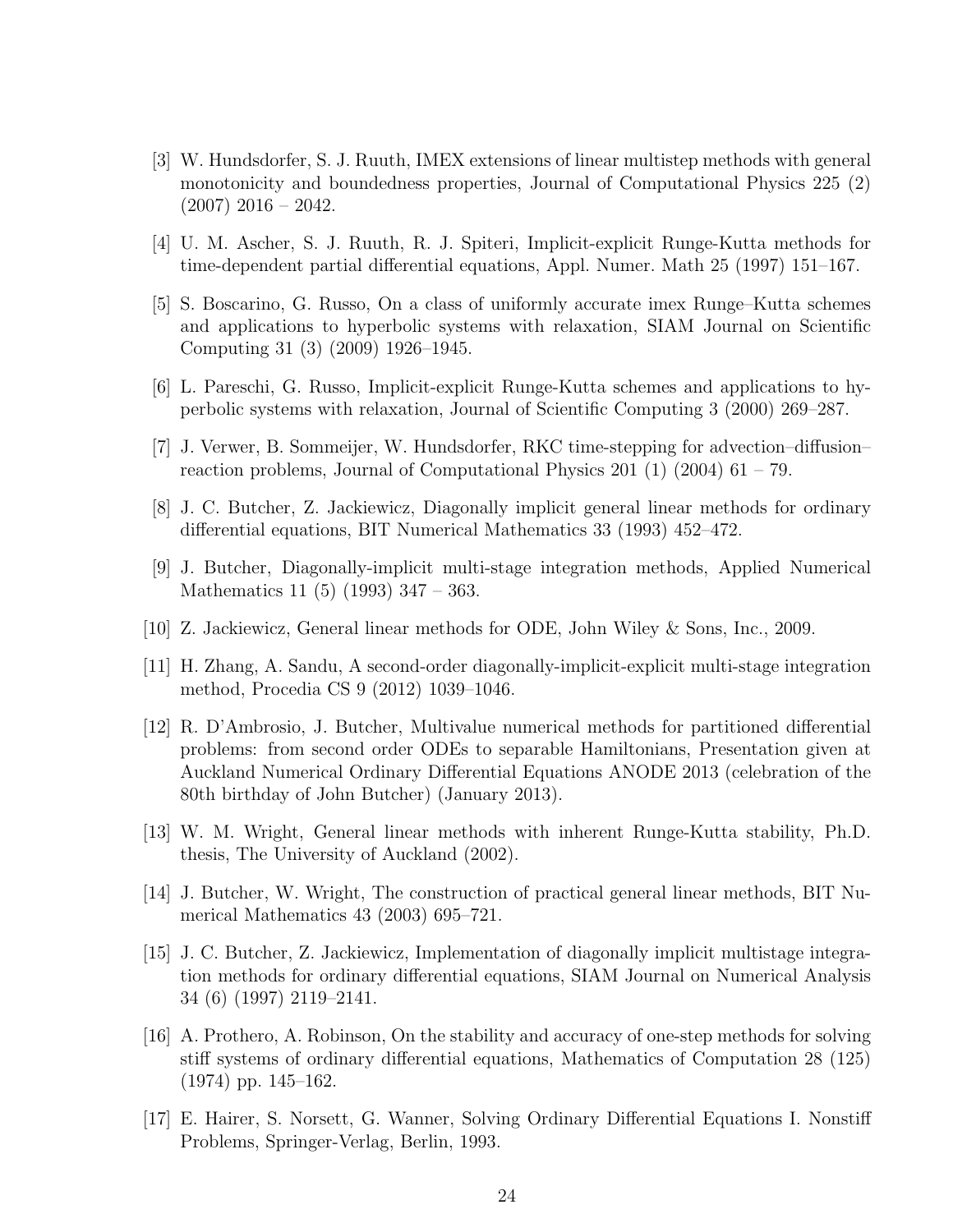- <span id="page-25-0"></span>[18] J. Butcher, Z. Jackiewicz, Construction of diagonally implicit general linear methods of type 1 and 2 for ordinary differential equations, Applied Numerical Mathematics 21 (4)  $(1996)$  385 – 415.
- <span id="page-25-1"></span>[19] S. Blaise, A. St-Cyr, A dynamic hp-adaptive discontinuous Galerkin method for shallowwater flows on the sphere with application to a global tsunami simulation, Monthly Weather Review 140 (2012) 978–996.
- <span id="page-25-2"></span>[20] C. A. Kennedy, M. H. Carpenter, Additive Runge-Kutta schemes for convectiondiffusion-reaction equations, Applied Numerical Mathematics 44 (1-2) (2003) 139–181.
- <span id="page-25-3"></span>[21] F. Giraldo, M. Restelli, M. Läuter, Semi-implicit formulations of the navier–stokes equations: Application to nonhydrostatic atmospheric modeling, SIAM Journal on Scientific Computing 32 (6) (2010) 3394–3425.
- <span id="page-25-4"></span>[22] C. Geuzaine, J.-F. Remacle, Gmsh: A 3-d finite element mesh generator with builtin pre- and post-processing facilities, International Journal for Numerical Methods in Engineering 79 (11) (2009) 1309–1331.
- <span id="page-25-5"></span>[23] B. Seny, J. Lambrechts, R. Comblen, V. Legat, J.-F. Remacle, Multirate time stepping for accelerating explicit discontinuous Galerkin computations with application to geophysical flows, International Journal for Numerical Methods in Fluids 71 (1) (2013) 41–64.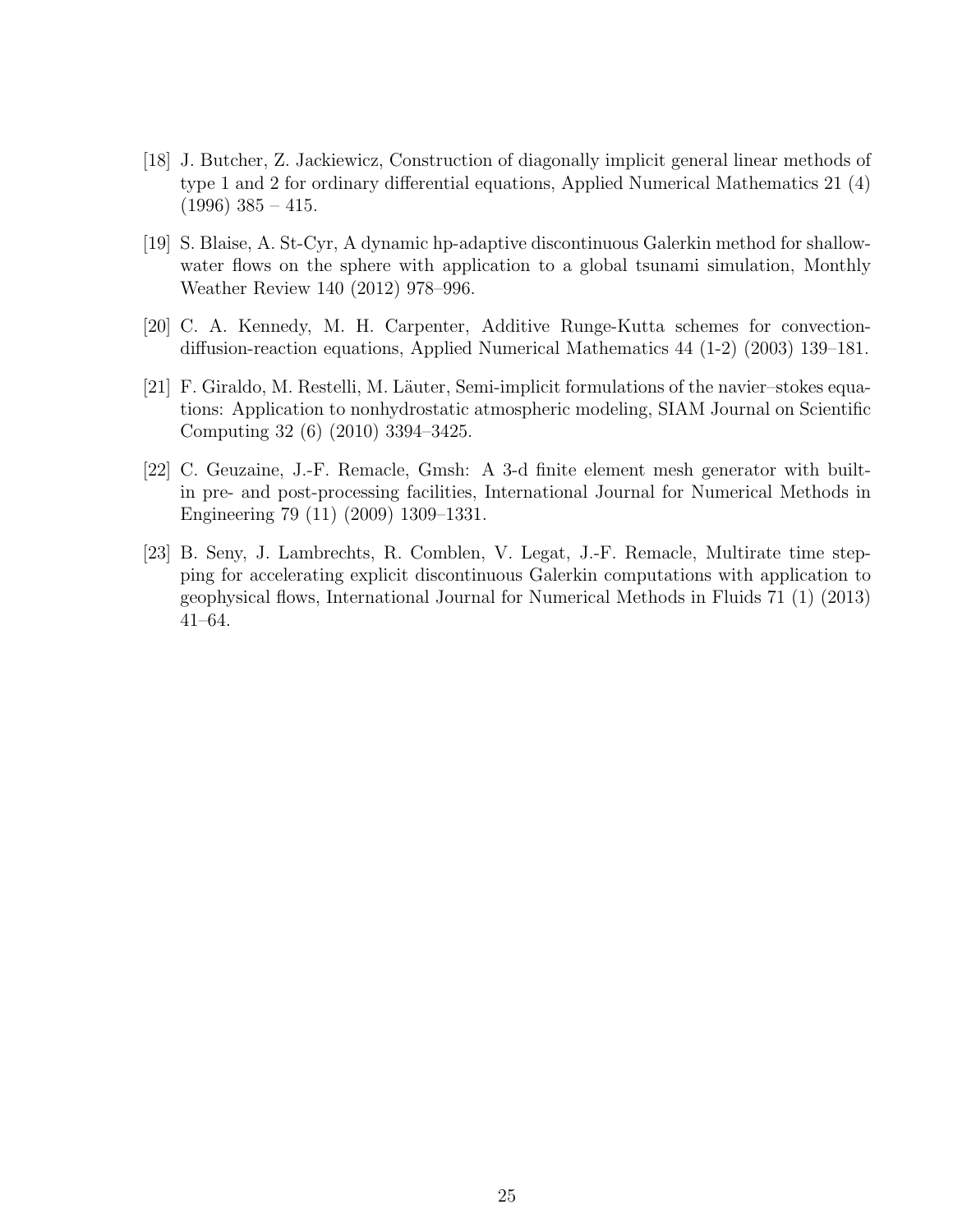<span id="page-26-0"></span>

|                |                   |                                      | $1.01640094894605 \t0.632229903531054 - 0.408057475882764   0.910428360600012 0.358564648055175 - 0.26893008655188$ | $-0.724734282279383 - 1.46556323686439 - 0.6505591694540$ $-0.910428360600012$ $0.358564648055175 - 0.268993008655188$ | $-1.481964185810437 0.91042836060000120.358564648055175 - 0.268993008655188$ |
|----------------|-------------------|--------------------------------------|---------------------------------------------------------------------------------------------------------------------|------------------------------------------------------------------------------------------------------------------------|------------------------------------------------------------------------------|
|                |                   |                                      |                                                                                                                     |                                                                                                                        |                                                                              |
|                |                   |                                      |                                                                                                                     |                                                                                                                        |                                                                              |
|                |                   |                                      |                                                                                                                     |                                                                                                                        |                                                                              |
|                | C.O               |                                      |                                                                                                                     |                                                                                                                        |                                                                              |
| $\frac{5}{10}$ | 0.200835027145109 | $-1.30998408899641$ 1.01685248853025 |                                                                                                                     |                                                                                                                        | $-0.333784872917534$ 4.34945403578847                                        |

Table 1: Coefficients of the implicit method of the IMEX-DIMSIM-3A pair. Table 1: Coefficients of the implicit method of the IMEX-DIMSIM-3A pair.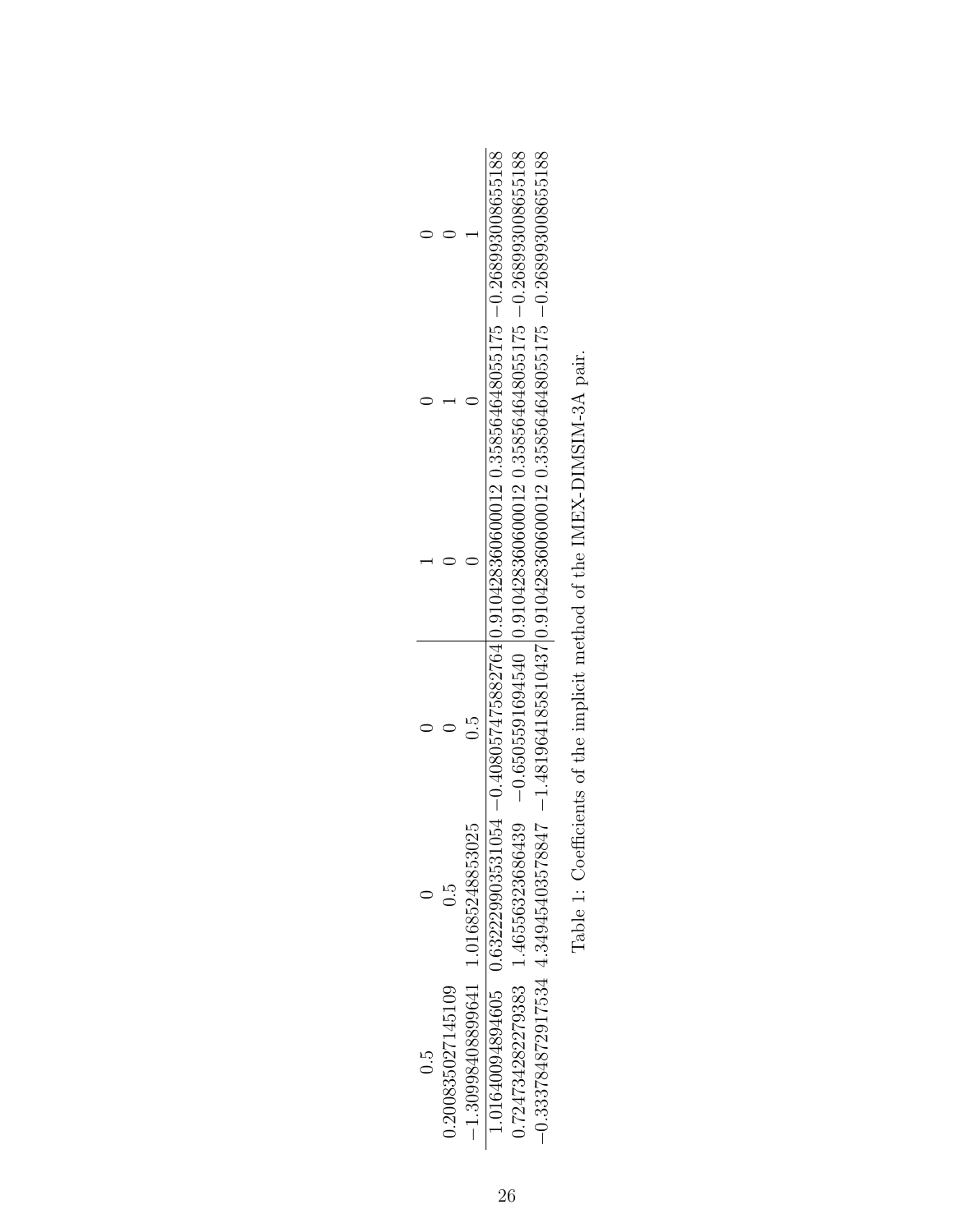<span id="page-27-0"></span>

| $-1.211594287777006$ 1.00127459988119 0.435866521508459<br>0.250514880897719 0.435866521508459 | 0.833790728250125 0.645998912146314 -0.315827085512970 0.552090962040363 0.734856659871292 -0.286947621911655<br>$-0.308416769489771$ 3.80342155052421 $-1.12072253825515$ 0.552090962040363 0.734856659871292 $-0.286947621911655$<br>$0.606257540075000$ $1.28693181000502$ $-0.47974167609427410.552090962040363$ $0.734856659871292$ $-0.286947621911655$ |
|------------------------------------------------------------------------------------------------|---------------------------------------------------------------------------------------------------------------------------------------------------------------------------------------------------------------------------------------------------------------------------------------------------------------------------------------------------------------|

| i<br>S<br>l                         |
|-------------------------------------|
|                                     |
| ן<br>י                              |
|                                     |
|                                     |
|                                     |
|                                     |
|                                     |
| י<br>ו<br>ו                         |
|                                     |
|                                     |
| $\overline{1}$                      |
|                                     |
|                                     |
|                                     |
|                                     |
|                                     |
| Code FHC = FHC + FFC = FF           |
|                                     |
| ;<br>;<br>;                         |
|                                     |
|                                     |
|                                     |
|                                     |
| $\ddot{\phantom{a}}$<br>)<br>)<br>) |
|                                     |
|                                     |
|                                     |
|                                     |
|                                     |
|                                     |
|                                     |
|                                     |
|                                     |
|                                     |
|                                     |
| l                                   |
|                                     |
| $\frac{1}{4}$                       |
|                                     |
|                                     |
|                                     |
|                                     |
|                                     |
|                                     |
|                                     |
|                                     |
|                                     |
|                                     |
|                                     |
|                                     |
|                                     |
| こうこう こうこう                           |
| j                                   |
|                                     |
|                                     |
|                                     |
|                                     |
| l<br>$\frac{1}{2}$                  |
|                                     |
|                                     |
|                                     |
|                                     |
| $\tilde{\phantom{a}}$<br>l          |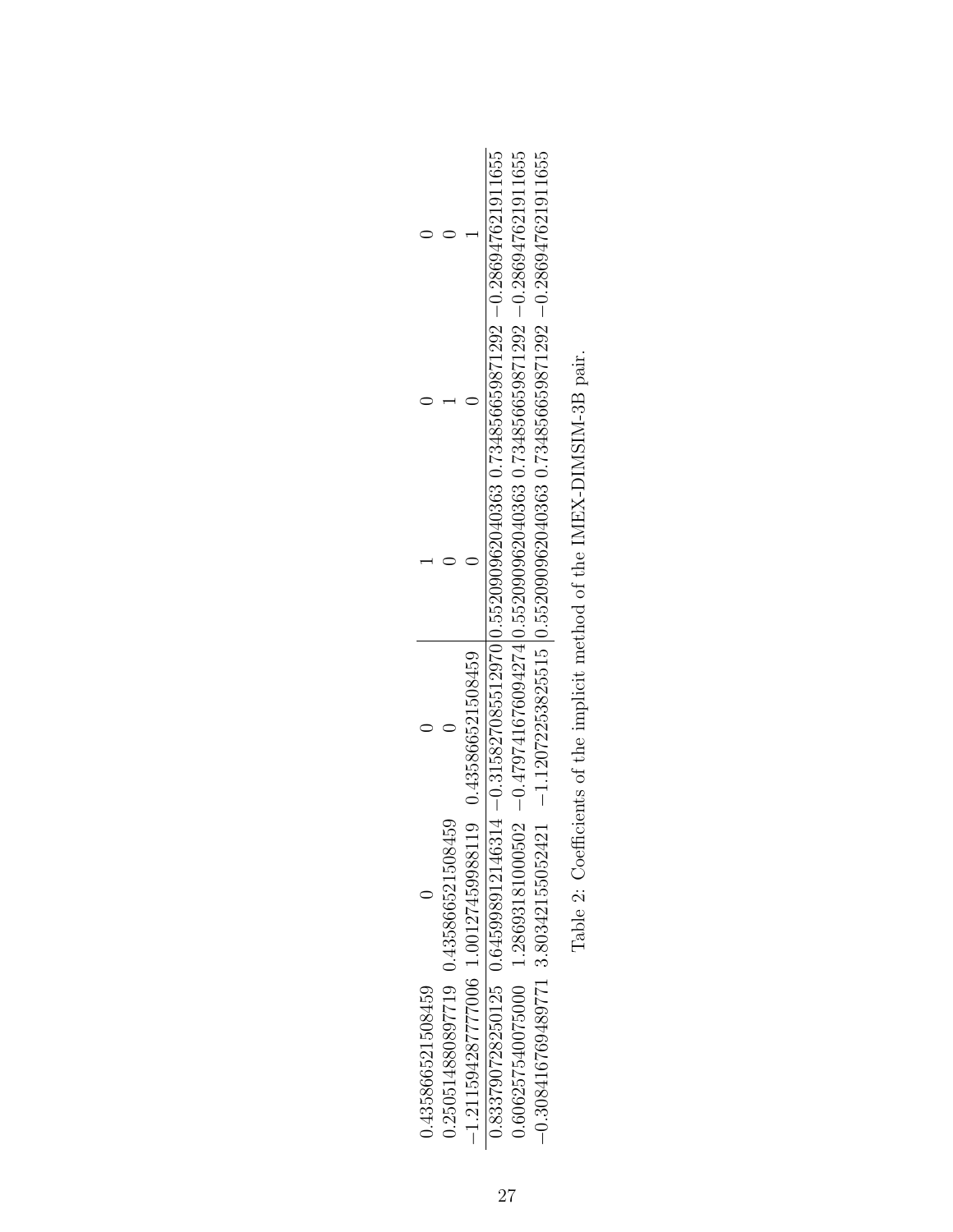<span id="page-28-0"></span>

|                   |                                       | $-0.77694874960179 - 0.317412585836046 - 0.411630323736322 - 0.910428360600012 - 0.358564648055175 - 0.268993008655188$ | $-0.22294134041526 \quad -0.239193093951542 \mid 0.91042836060600012 \mid 0.358564648055175 \quad -0.268993008655188$ |
|-------------------|---------------------------------------|-------------------------------------------------------------------------------------------------------------------------|-----------------------------------------------------------------------------------------------------------------------|
|                   |                                       |                                                                                                                         |                                                                                                                       |
|                   |                                       |                                                                                                                         |                                                                                                                       |
|                   |                                       |                                                                                                                         |                                                                                                                       |
|                   |                                       |                                                                                                                         |                                                                                                                       |
| 0.773142038041842 | $-0.574721803854933$ 1.40234019763932 |                                                                                                                         | 0.332941885384188                                                                                                     |

| $\begin{array}{c} \hline \end{array}$<br>l                                           |
|--------------------------------------------------------------------------------------|
| ֖֧֧ׅ֧ׅ֧֧ׅ֧֚֚֚֚֚֚֚֚֚֚֚֚֚֚֚֚֚֚֚֚֚֚֚֚֬֜֡֓֜֓֡֜֓֓֜֓                                       |
| ֧֧ׅ֧֧֦֧֧֧֧֧ׅ֧֧֧ׅ֧֧֧֧ׅ֧֧֧ׅ֧֛֧ׅ֧֧֧֧֛֚֚֚֚֚֚֚֚֚֚֚֚֚֚֚֚֚֚֚֚֚֚֚֚֚֚֚֚֚֚֚֚֚֚֚֬֓֓֝֓֓֜֓֜֜֓֜֓֜֜ |
| $\sim$                                                                               |
| ו<br>ו                                                                               |
| ;<br>;                                                                               |
| Í<br>i<br>֖֚֚֚֬                                                                      |
|                                                                                      |
| こくじょう クロール ちょう うちょう<br>)                                                             |
| j<br>į<br>.<br>[<br>š,                                                               |